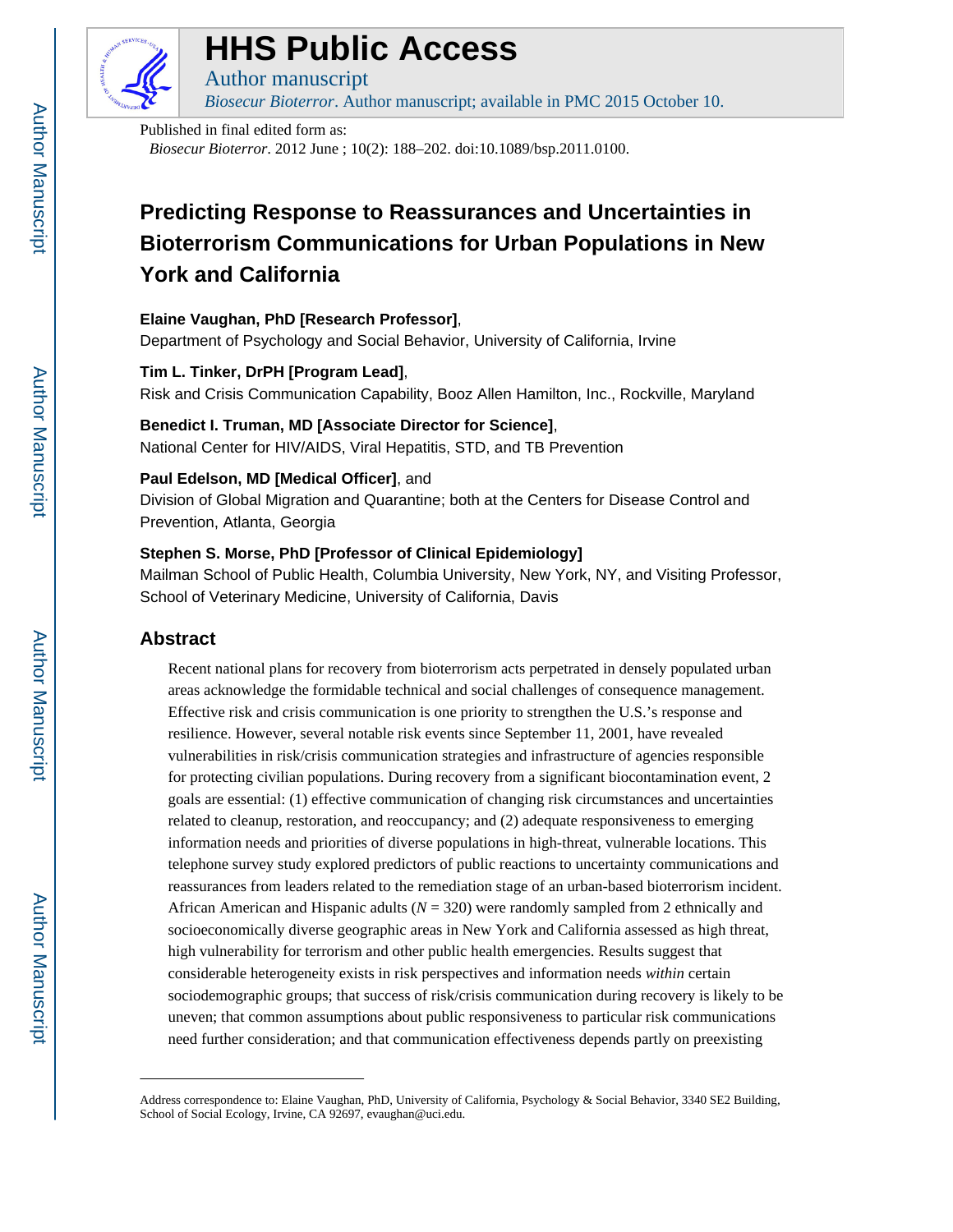values and risk perceptions and prior trust in leaders. Needed improvements in communication strategies are possible with recognition of where individuals start as a reference point for reasoning about risk information, and comprehension of how this influences subsequent interpretation of agencies' actions and communications.

> Recent assessments of the bioterrorism threat anticipate that a significant incident could occur in the near future.<sup>1-3</sup> Since 2001, considerable resources have been devoted to improving preparedness, response, rapid recovery, and resilience with the goal of minimizing the societal impact and damage should a biological attack occur.<sup>2,4,5</sup> Effective risk and crisis communication during an incident is a core component of strategic planning and is a priority to strengthen the U.S.'s capacity to mitigate consequences.<sup>6-9</sup> Yet, since September 11, 2001, several extreme risk events in the U.S. and in other countries have demonstrated an urgent need to update and improve the risk/crisis communication infrastructure and strategies of government agencies and organizations responsible for the safety and security of civilian populations.<sup>9-12</sup> Terrorist attacks on the London, Mumbai, and Madrid public transportation systems; Hurricane Katrina; the December 2008 multisite terrorist attacks on "soft targets" in Mumbai, India, over a 60-hour period; the anthrax attacks of 2001; and the H1N1 influenza pandemic of 2009-10 all revealed weaknesses in crisis, risk, and public health communication planning and operations.

> Despite some notable successes, gaps between communication needs of affected populations and actual practice included: less than optimal, timely adaptation to unforeseen circumstances;9,11-15 difficulties in interagency response coordination and cooperation;9,12-16 inadequate or delayed acknowledgment and correction of errors that had appeared in previous public communications about the event;<sup>13,17-20</sup> inadequate uncertainty communication;11,13,16,18 limitations in predicting, assessing, and responding to changing or ongoing critical information needs of affected populations;11-13,18,19,21 and less than desired effectiveness in risk/crisis communications for certain socially vulnerable and ethnically diverse groups.<sup>11,17,21-24</sup> Some gaps were historic and reflected longstanding deficiencies, such as limited communications about risk uncertainties and significant social disparities in the success of risk management strategies, with less desirable outcomes for those most vulnerable to adverse consequences of a public health emergency.<sup>11,25-28</sup> Other risk/crisis communication missteps resulted from the changing characteristics of modern risks and limited intelligence about planned attacks, leading to uncertainty about the scope and methods of future extreme risk incidents.2,4,6,10,13,15,19,29

Despite significant recent improvements in strategic communication approaches, $2,18,30$ ongoing critical vulnerabilities in ways of thinking about and preparing for risk/ crisis communication call for increased responsiveness to changing risk scenarios, evolving communication goals, and growing scientific evidence about the dynamics of public risk perceptions and behaviors during unfolding extreme risk occurrences.31 Even more critical is communication preparedness for extreme acts like biological terrorism or other weapons of mass destruction (WMD) attacks that can display high levels of uncertainty as events progress, demand ongoing timely reevaluation of response effectiveness, present a good likelihood of unexpected developments, and reflect an ongoing potential for catastrophic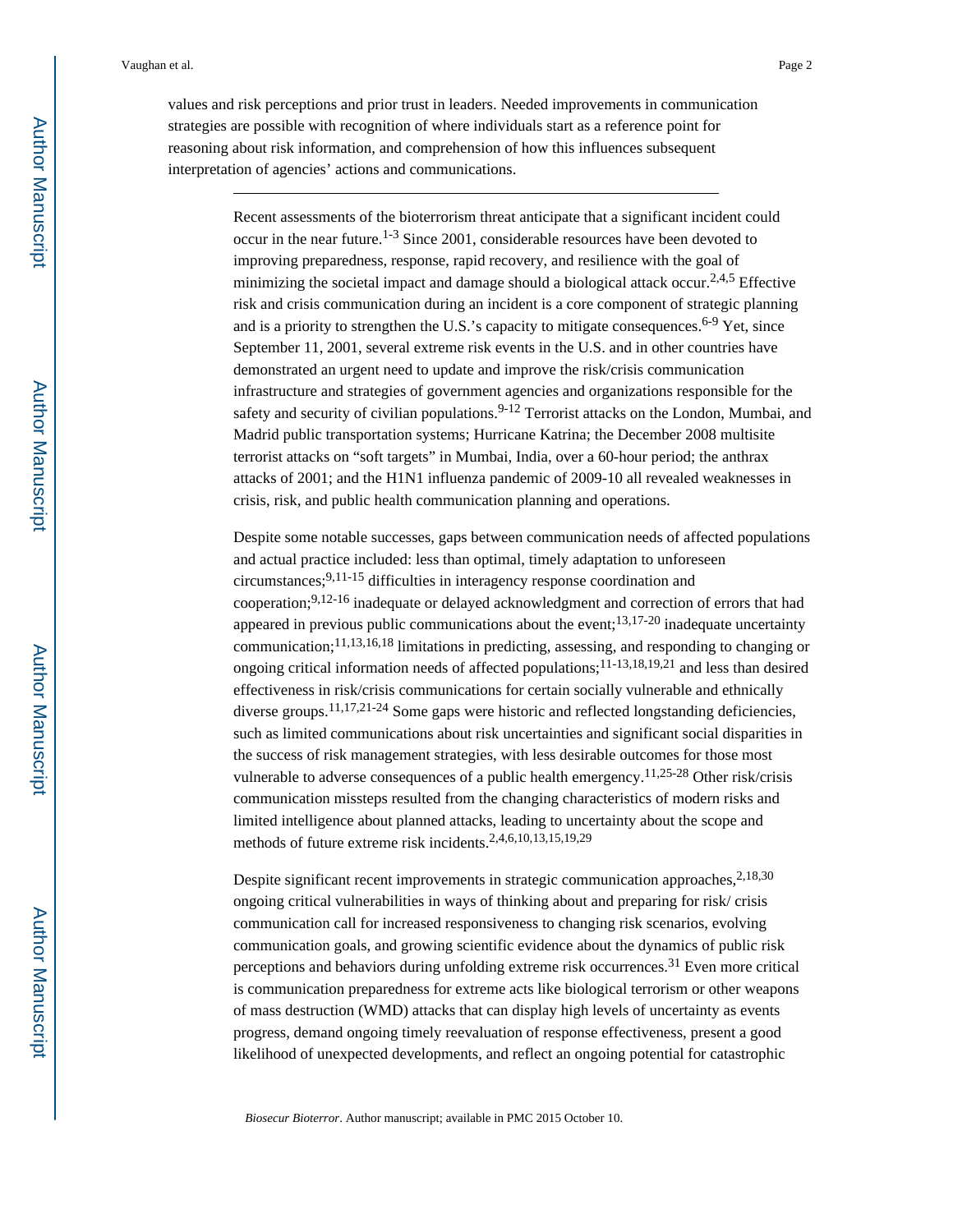outcomes.7,9,10,32 The resilience of communities and governments regarding bioterrorism acts requires the ability to adapt to and recover from adverse consequences within a reasonable timeframe. Communication is viewed as a crucial element of resilience because it can have a major influence on the timeliness of the public's adoption of protective actions, readiness of leaders and government agencies to act decisively, adequacy of agencies' preevent preparedness, selection of appropriate risk reduction strategies by leaders, and the willingness of affected populations to accept official declarations about the safety of environments as a result of decontamination and risk reduction efforts.<sup>6,15,22</sup> "Resilience thinking" regarding terrorism or other extreme risk events<sup>33-35</sup> emphasizes adapting in real time to ongoing or unexpected adverse events and having effective plans for maintaining public involvement in risk management as an incident evolves.<sup>6,18,36,37</sup>

Containment of social, psychological, physical, public health, and economic damage from significant acts of bioterrorism will depend in part on full engagement of large numbers of socially, economically, and culturally diverse populations who reside or work in geographic locations most likely to be targeted for particularly surprising and sizable terrorist acts.<sup>38-40</sup> Some frameworks frequently used to plan for risk/crisis communication, such as the 2002 Crisis and Emergency Risk Communication (CERC) guidelines developed by the Centers for Disease Control and Prevention  $(CDC)$ , <sup>41</sup> have made valuable contributions to preparedness and communication strategies. However, despite updates, these remain limited in fully incorporating into strategic planning the implications of dynamic and uncertain aspects of a developing event that affects diverse populations.<sup>10,26</sup> Paradigms that frame risk/ crisis communication as a dynamic process affected by multiple interacting factors (eg, "systems thinking") may help identify additional priorities for risk/crisis communication planning and practice.

An especially useful but underused framework that predicts important demands of dynamic bioterrorism or other extreme public health emergencies is the notion of "situation awareness." Endsley<sup>42</sup> described high situation awareness as having 3 components: correct perceptions of critical information cues in the environment, comprehension of this information's meaning, and anticipation of future situation dynamics and events. The term "situation awareness" has been used to describe a decision maker's state of knowledge, but it also can refer to Endsley's model, $42$  which depicts the factors that can interrupt, limit, or maximize situation awareness, given a decision-making scenario where relevant information is frequently changing, timeliness of actions or decisions is a major factor, and multiple sources provide feedback to risk managers about the current state of the environment (partly influenced by decision makers' previous actions).42,43

This model emphasizes the temporal dynamics of an evolving event and highlights the importance of ongoing comprehension of what information is essential for decision making and actions and the timely integration of information about the effectiveness or ineffectiveness of previous or ongoing responses of decision makers. It represents the internal model of decision makers regarding the state of the environment or a dynamic event.<sup>42</sup> Others recently have noted the model's relevance to decision problems, policymaking, and diagnosis of critical vulnerabilities in preparedness systems related to dynamic extreme or potentially catastrophic risk events.<sup>44,45</sup> The situation awareness concept, as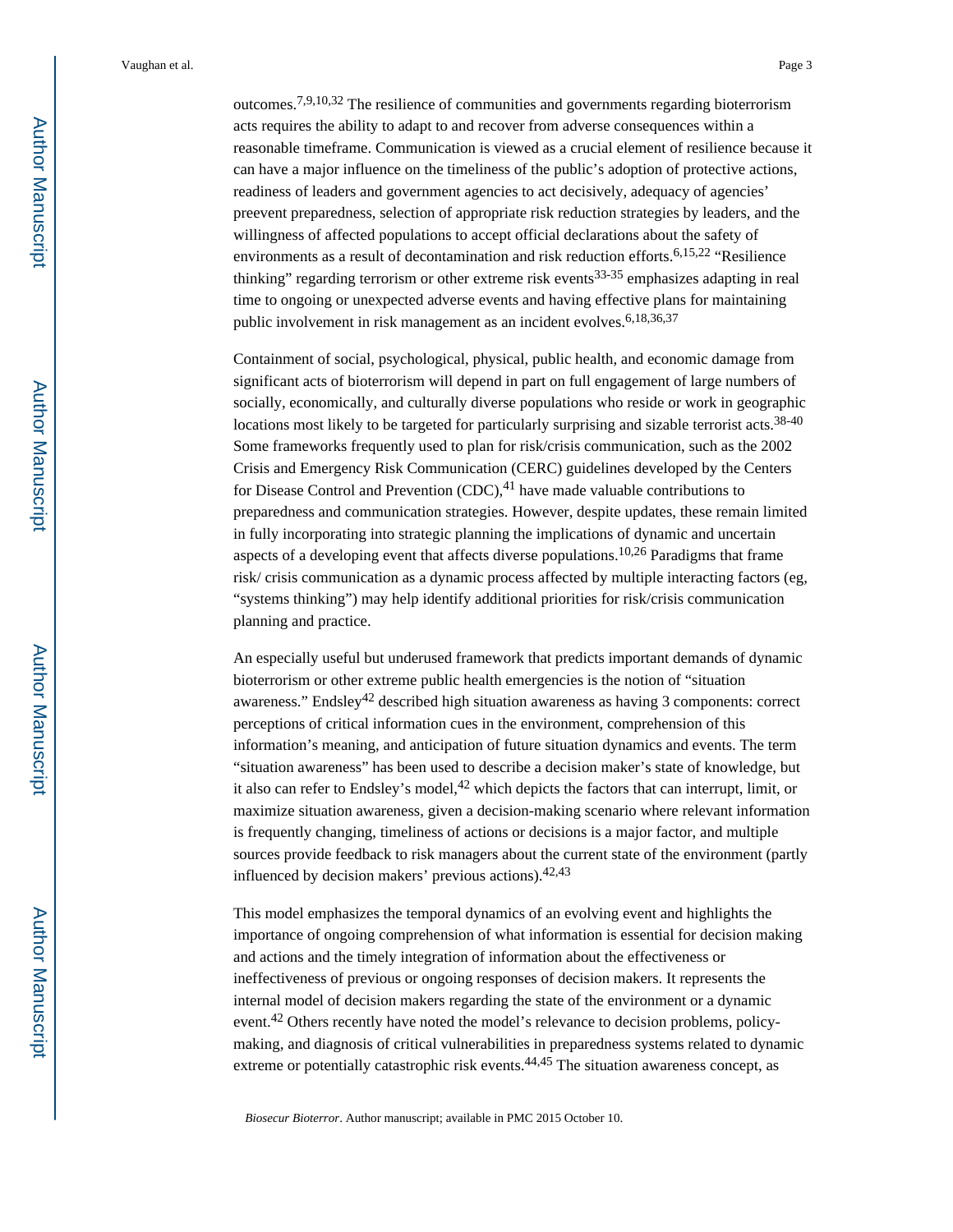applied to risk/crisis communication during an unfolding bioterrorism incident, suggests the types of messages that might be needed from risk communicators and leaders as events evolve and consequences of previous mitigation decisions and actions are realized. Optimal situation awareness aids in the identification and assessment of critical aspects of communication preparedness, including strengths and vulnerabilities of current popular approaches.

## **Gaps in Planning for Bioterrorism Risk Communication**

#### **Communicating Uncertainty During an Event**

The situation awareness model does not require leaders and risk communicators to know everything during an ongoing event; rather, it emphasizes perception, comprehension, and prediction of *crucial* information and identification of what is missing or uncertain relative to what is needed to make effective decisions and achieve stated or implicit goals. $42,46$ During a significant act of bioterrorism, some information released to the public will subsequently be altered, and this can increase public perceptions of communication uncertainty and inconsistency.<sup>6,9</sup> The updated CERC framework<sup>22,46</sup> and other recent models<sup>47</sup> acknowledge the importance of addressing changing circumstances and uncertainty during an extreme risk event. However, characterizations of specific types of uncertainties and explanations for how these factors affect subsequent communication effectiveness and the public's response as an event progresses have not been sufficiently explored, particularly in certain socioeconomic, cultural, and ethnic populations. Certain types of uncertainties are particularly threatening to public trust and the successful implementation of risk reduction plans.<sup>7,17,22,30,48-50</sup> Failure to effectively communicate these uncertainties represents vulnerability in the preparedness and response system and can threaten the resilience of affected communities.<sup>51</sup> From a situation awareness perspective, timely management and communication of uncertainty are essential. Although reducing uncertainty may not be possible, evidence suggests that some of its negative effects can be minimized with appropriate communication approaches.  $47,52$ 

#### **Adequate Responsiveness**

Principles of situation awareness suggest that assessment and comprehension of persistent, emerging, or unexpected social disparities in communication effectiveness are key ongoing tasks as a crisis progresses.28,53 Significant acts of terrorism are most likely to occur in densely populated urban areas reflecting a range of cultural histories and backgrounds, ethnicities, primary languages, religions, access to resources, living situations, and socioeconomic circumstances.39,40 Each subpopulation brings different levels of trust, risk perceptions, reasoning strategies, and values to a terrorism incident or crisis situation.<sup>51,53,54</sup> Differences along these dimensions have important implications for dynamic risk communication because they may influence the ongoing interpretation or reinterpretation of crucial information during an evolving emergency, shape information needs, and affect response to recommended or mandatory self-protective guidance and the timeliness of personal actions.28,50,55,56 Vulnerability and potential for loss during acts of WMD terrorism or other extreme incidents may be elevated as an event progresses if risk communications do not resonate or are incompatible with expectations, life circumstances,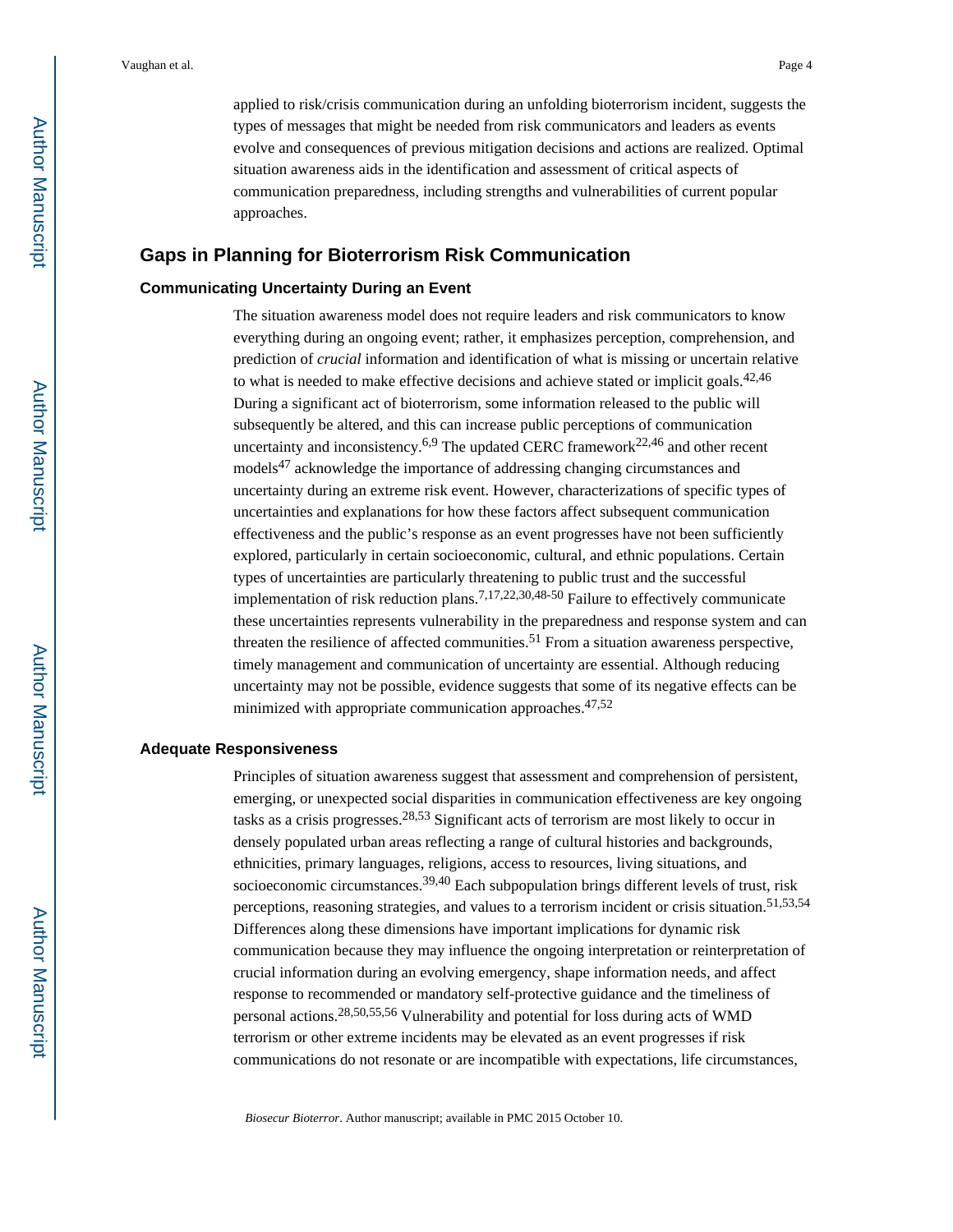personal/community resources, values, information needs, and personal evaluation of risk circumstances.<sup>18,20,21,27,28</sup> According to recent risk analyses,<sup>51</sup> extreme events present an unequal potential for loss, not only because of preexisting vulnerabilities in terms of social, resource, and environmental factors,  $27,28,30,40$  but also because of differences in trust and the potential influence of distrust of government or leaders.21,28,51,55,56 Although current models acknowledge and provide some guidance for communicating across diverse populations,26,28,57 persistent and recent social disparities in the effectiveness of strategic communications during a crisis or emergency, as illustrated during Hurricane Katrina or the 2009-10 H1N1 pandemic, suggest the need for greater understanding of why sociocultural diversity is related to and affects the effectiveness of communication.

#### **Consequence Management Phase**

Until recently, significant resources and plans for strategic risk/crisis communication often concentrated on initial response or maintenance stages of a terrorist attack and placed less emphasis on the formidable communication needs and challenges likely to emerge during consequence management.<sup>7,50</sup> As a bioterrorism event progresses, leaders and government agencies can expect numerous scientific uncertainties, technical challenges for decontamination, possible disagreements among scientific experts, persistent doubts about safety among the public, and intense scrutiny of decisions about "how clean is clean enough" during decontamination and clearance of environments.<sup>7,50,58,59</sup> Furthermore, uncertainty and the public's communication needs will be affected by whether dispersed biological agents have been weaponized, altered in other ways, or delivered through unexpected or novel means.7,58,59 These circumstances predict inevitable communication errors and missteps when the demand for timely information is intense and preliminary assessments of the situation are communicated by necessity.<sup>7,50,59</sup> A resilient and effective risk communication strategy and infrastructure would successfully adapt to anticipated and unexpected events and to the critical evolving information needs of all affected populations during recovery and remediation stages of a biocontamination event.

## **This Study**

This survey and interview study of bioterrorism risk perceptions and communications addressed 3 gaps in the current scientific literature and in practice regarding crisis and uncertainty communication. The research explored possible public responses to a set of messages and concepts that would need to be conveyed to diverse at-risk urban populations during an uncertain and changing episode of biological terrorism that had contaminated public spaces. We hypothesized that reported reactions to official communications about consequence management would be related to certain preexisting cognitive, cultural, and other psychosocial characteristics of individuals that have been strongly associated in previous research with risk perceptions and response to crisis communications.31,60-63 We expected that these factors would account for more of the variability in reactions to communications than individuals' sociodemographic profile, and the study distinguished between sociodemographic variables and factors that describe the psychosocial context of risk decision making. A growing body of evidence about social variability in the success of communication efforts and risk decisions of the public suggests that sociodemographic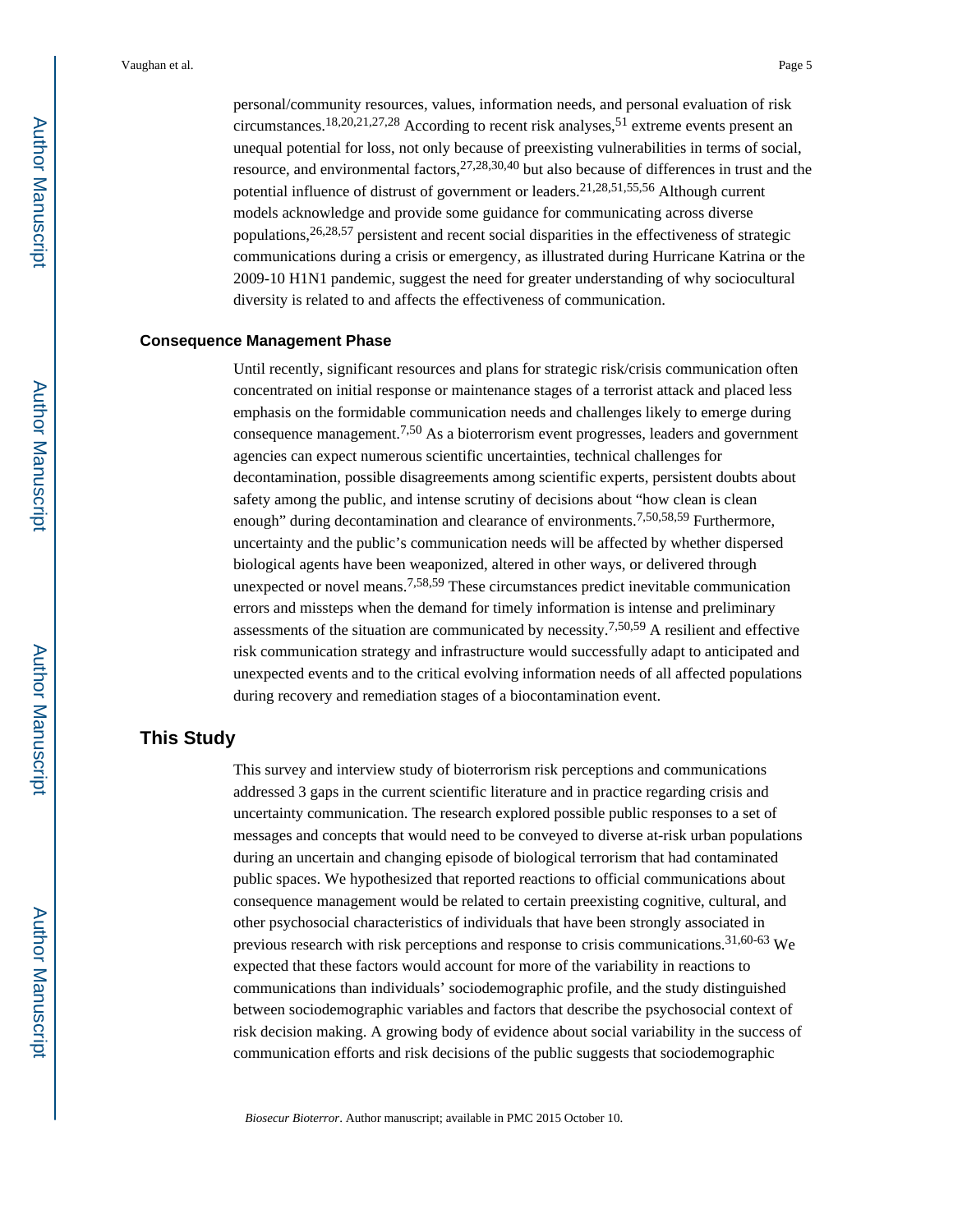characteristics may be proxies for underlying psychosocial, experiential, and cultural processes that comprise a person's perspectives on and reasoning about risk and uncertainty.<sup>11,17,22,63</sup> By focusing only on sociodemographic features to profile or segment populations, studies may not adequately inform policies about reasons for variability in information needs or how to correct the differential impact of certain crisis and risk communication strategies across diverse ethnic and socioeconomic populations.

This study examined risk perceptions and beliefs about biological terrorism among residents in 2 ethnically and culturally diverse geographic areas that had been assessed as high threat, high vulnerability for potential acts of terrorism or extreme risk events: New York City (mainly King's County, Brooklyn) and Santa Ana (in Orange County), California. The research used a situation awareness paradigm to identify critical risk messages during the consequence management phase and assessed participants' reactions to and interpretation of reassurances and messages that conveyed uncertainties in recovery activities. The communications presented during the study had been issued by government officials during a previous episode of biological terrorism or another public health emergency in the U.S. Although the data were collected several years ago, the questions and variable relationships examined by this research are relevant to existing and continuing gaps in the scientific literature, practice, and preparedness regarding bioterrorism risk management in diverse urban populations. In addition, the distributions of participants on several of the measured psychosocial variables were consistent with findings from recent studies of the risk perspectives and responses of diverse urban populations.<sup>17,20,21,54</sup> Finally, the gaps in risk/ crisis communication effectiveness that were explored in this study were once again evident during more recent significant public health incidents, including the 2009-10 H1N1 influenza pandemic and Hurricane Katrina.<sup>18,20-24</sup> Thus, the study's emphasis remains relevant to current efforts to improve and update crisis communication preparedness for and response to bioterrorism threats in complex urban areas and provides new data on these topics.

#### **Methods**

Widmeyer Communications conducted the survey in October 2004 for collaborators at the University of California, Columbia University's Mailman School of Public Health, and the CDC. Researchers selected 2 urban locations previously identified as high-threat, highdensity areas and that also were assessed as high priority in regard to social vulnerability (ie, loss potential) to natural or human-caused hazardous events, including acts of terrorism.<sup>64,65</sup> New York City and Santa Ana were selected as target sampling areas. Telephone area codes and exchanges in a specific geographic area were identified, and a simple random sampling scheme that followed a random digit dialing procedure was used to construct a sample of 170 African Americans who resided in New York City and a sample of 150 Hispanics/ Latinos from Orange County, California (primarily from the city of Santa Ana, where 80% of residents are of Hispanic/Latino background<sup>66,67</sup>). An initial open-ended screening question asked potential participants what group best represented their race or ethnicity, and the response to this question determined whether the interviewer proceeded after receiving the respondent's verbal consent. Each interview lasted approximately 22 minutes. The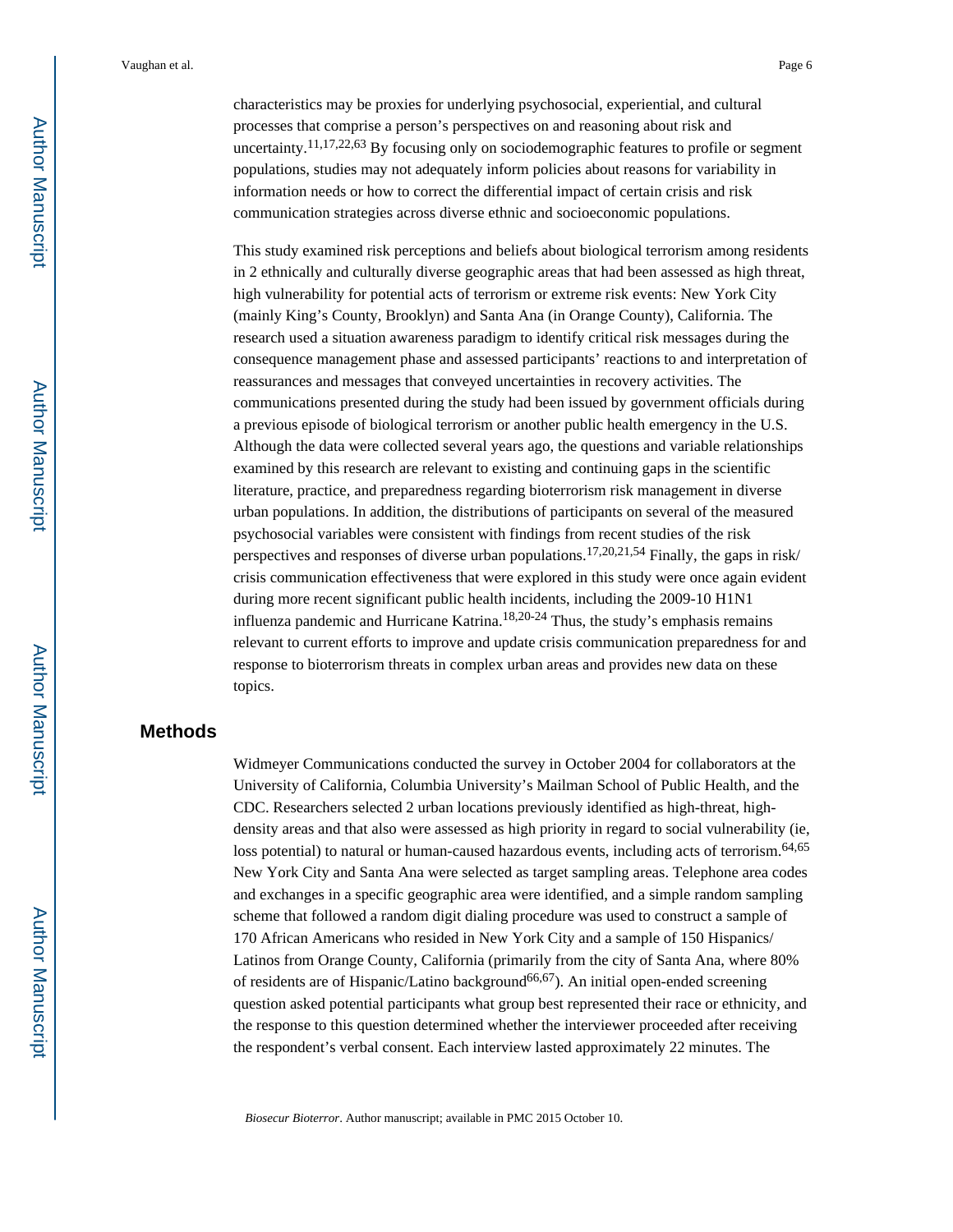Institutional Review Boards at the University of California, Irvine, and Columbia University approved the study.

#### **Survey Instrument and Constructed Measures**

The survey and interview questionnaire included subscales and measures totaling 79 items that focused on bioterrorism risk perceptions, trust in government to respond effectively and fairly to terrorism events, beliefs and reasoning strategies regarding bioterrorism and other public health threats, and responses to uncertainties and reassurances in official bioterrorism communications. The quantitative instrument was informed by previous scientific studies and results from focus groups that Widmeyer Communications conducted during May 2004 with African American and Hispanic residents of Philadelphia on the topics of bioterrorism risks, trust, and public health emergency preparedness. Before presenting risk perception items and the primary scales in the survey instrument, the interviewer defined "bioterrorism" as the deliberate use of biological agents such as anthrax, smallpox, or other germs and viruses to harm civilians or communities. Following the interview, several items elicited sociodemographic information (Table 1).

Participants were presented with a list of public health threats and asked how concerned they were about each. Responses were recorded on a quantitative scale, ranging from "not at all concerned" to "extremely concerned." Public health threats included bioterrorism, chemical terrorism, radiological terrorism, natural disasters, outbreaks of infectious diseases such as West Nile virus or SARS, contamination of the water supply, and release of anything toxic that would harm air quality. Three additional quantitative items assessed general perceptions of the personal threat from terrorism, and responses were averaged to produce an index. Higher numbers represented greater perceptions of personal risk. The scale demonstrated acceptable internal consistency or reliability for the African American sample (Cronbach's alpha = .724) and the Hispanic/Latino sample (Cronbach's alpha = .756).

Two items measured the perceived fairness of government officials when managing a bioterrorism incident: (1) "Do you think that public officials will treat *lower income* people the same as, better than, or worse than others during a terrorist event or public health emergency?" and (2) "Do you think that public officials will treat communities that are *African American or Hispanic* the same as, worse than, or better than others during a terrorist event or public health emergency?" Values on these variables were strongly associated (Chi-square  $(1) = 20.306$ ,  $p < .001$ ) and were added to produce a single composite variable. Two additional quantitative items assessed trust in government officials to release timely, honest, and accurate risk information during a terrorism event or health emergency, and 1 item asked about participants' belief that government and public health officials are prepared to deal with a terrorist event in their neighborhood.

Two subscales were constructed to measure typical reasoning or information processing strategies about bioterrorism communications. Original items and questions from previous studies that had measured analytical and heuristic information processing styles were included.<sup>62,68</sup> For the analytical processing style, 6 questions measured the extent to which consideration of terrorism information tends to be deliberative, effortful, attentive to details, and responsive to argument quality. Responses were averaged to produce an index that was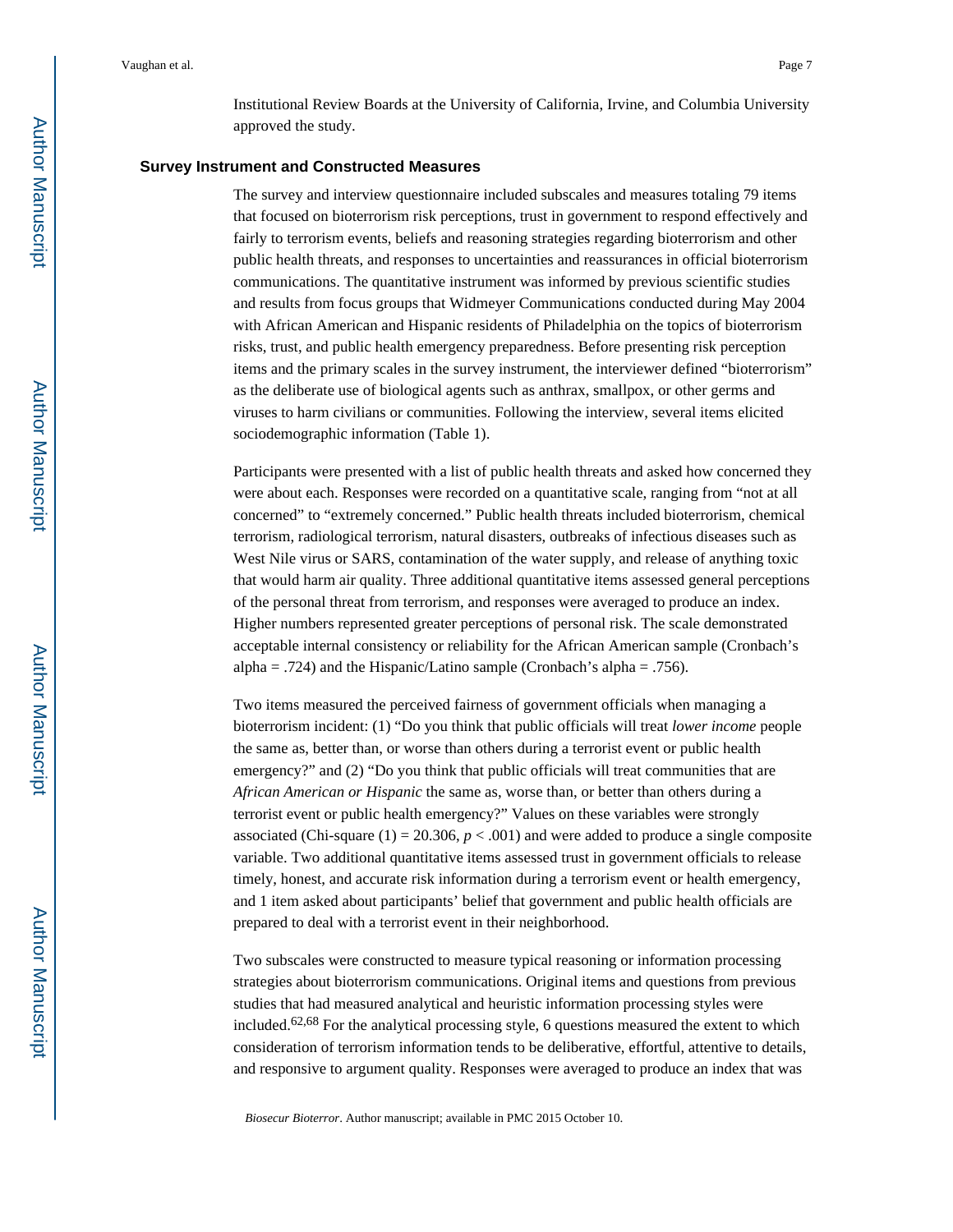highly reliable for the African American sample (Cronbach's alpha = .815) and the Hispanic/Latino sample (Cronbach's alpha = .830). Higher values on the scale reflected *less*  agreement with statements representative of an analytical information processing style. A second subscale measured a heuristic information processing strategy regarding bioterrorism communications, and 5 statements were presented that reflected the extent to which consideration of bioterrorism information usually relied on simpler decision rules and were intuitive, experiential, or based primarily on affect/ emotion. These items produced a subscale that was reliable for African American (Cronbach's alpha = .724) and Hispanic/ Latino (Cronbach's alpha = .699) participants. Higher values on this scale reflected *less*  agreement with statements representative of a heuristic information processing style.

We also measured participants' responses to 2 types of frequent risk/crisis communication statements: those that offered general reassurances and those that acknowledged uncertainties. The LexisNexis® Academic database of TV and radio news broadcasts was used to identify exact statements that previously had been made by leaders and risk communicators, and these were sampled for this study. Respondents were first asked to indicate how worried or reassured they felt after hearing each of 6 messages of reassurance. Values were averaged to produce an index of the degree of reassurance felt by respondents. The scale demonstrated high reliability for the African American sample (Cronbach's alpha = .841) and for the Hispanic/Latino sample (Cronbach's alpha = .802).

Five additional statements that had appeared in the broadcast media during the anthrax incidents of 2001 were presented. The statements addressed uncertainties in risk estimates and mitigation strategies to decontaminate, clear, or reopen contaminated facilities. Respondents expressed whether they felt more reassured or more fearful as a result of the message. Responses were averaged, and this scale demonstrated acceptable reliability for the African American sample (Cronbach's alpha = .819) and the Hispanic/ Latino sample (Cronbach's alpha = .734).

#### **Data Analysis**

Data from completed questionnaires were entered into an Excel file, checked for accuracy, and then converted and imported into a data file for analysis using the Statistical Package for the Social Sciences (SPSS) 14.0. Final analyses used SPSS Version 18.0. Responses with missing values on any of the variables were excluded. Statistical procedures used unweighted data to perform analyses. Cross-tabulations examined frequency distributions on the socio-demographic variables by race/ethnicity, and differences between the 2 samples were tested using Chi-square statistics. Group differences on measures of risk perceptions, information processing styles, and responses to risk communication reassurances and uncertainty messages were examined using *t*-tests. Group differences on the composite fairness variable and the 2 trust questions were tested using Chi-square statistics.

A linear multiple regression procedure examined factors that might explain why general statements of reassurance were effective for some individuals, but not others. A second regression procedure considered possible predictors of reactions to uncertainty communications. Because preliminary analyses revealed that the data did not violate the statistical assumptions of ordinary linear regression models, a linear multiple regression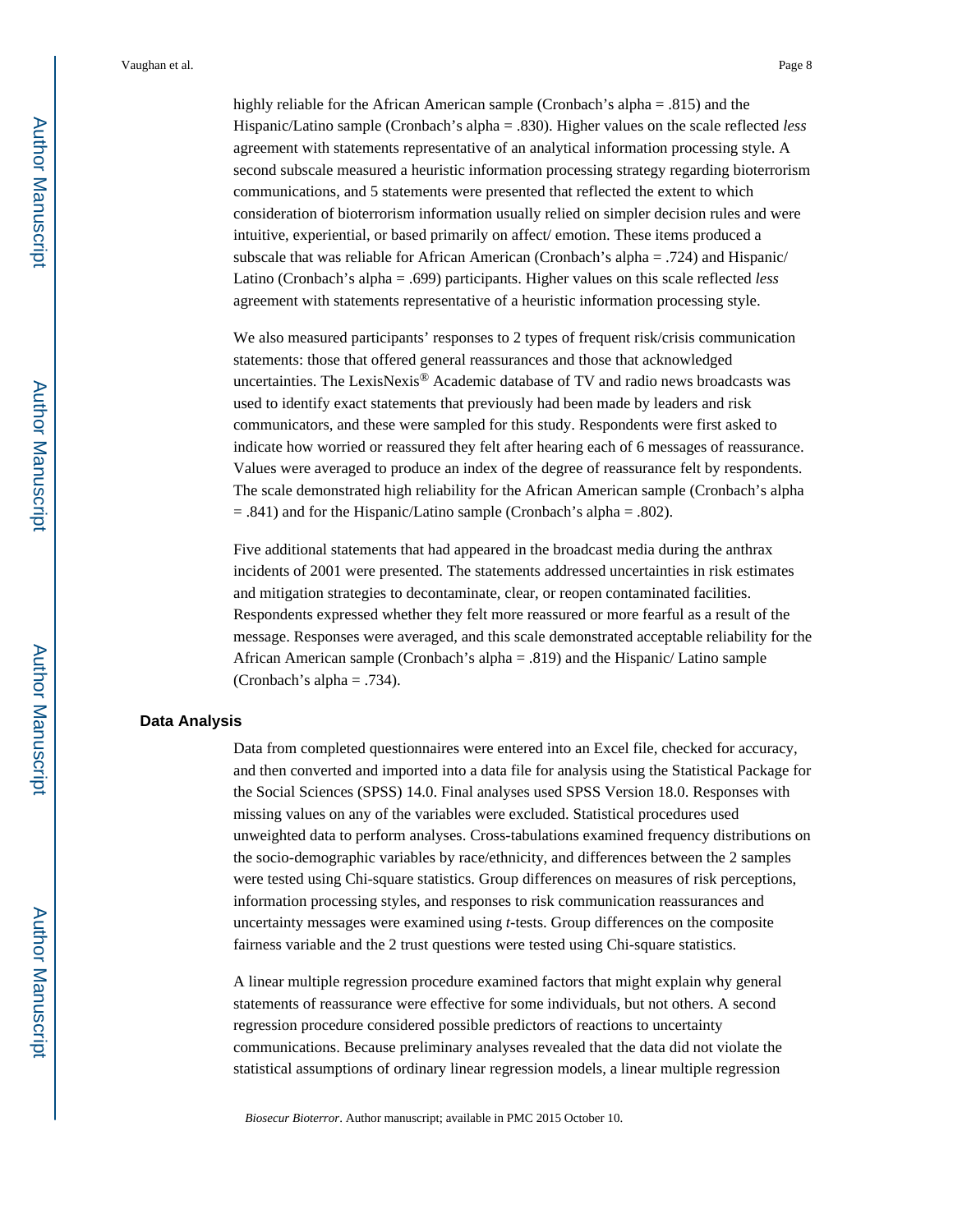procedure entered a set of predictors in a series of 3 sequential steps, and a final model, including all specified possible predictors, was tested.

Step 1 represented sociodemographic variables as predictors of individual responses to general reassurance statements or communications about risk and safety uncertainties. Sociodemographic variables entered into the regression equation were age, income, whether the respondent had children younger than 18 years of age, gender, level of education, and race/ethnicity.

Step 2 added to the prediction equation psychological variables previously associated with the interpretation of and response to risk communications while controlling for sociodemographic factors. Variables included preexisting risk perceptions about personal threat from terrorism; analytical information processing style for bioterrorism communications; heuristic information processing style; perceived fairness of government authorities when managing terrorism events; and trust in officials' openness, accuracy, and honesty about disclosing negative information during a terrorism event.

Step 3 entered interaction terms into the regression equation that represented whether effects of these psychological variables on response to reassurances or uncertainty messages depended on the population from which a respondent had been sampled. The sequential regression analysis procedure uses an *F*-statistic to test whether adding a set of variables to the prediction equation at a particular step adds significantly to the explanatory power of the model while controlling for factors already included in the equation. A *t*-statistic tested for the significance of each independent variable within a set at each step of the procedure.

## **Results**

A total of 320 participants from New York and California completed the survey and interview questionnaire. Sociodemographic characteristics of the African American and Hispanic/Latino samples are presented in Table 1. The 2 groups did not differ significantly in gender composition, annual income, or percentage of participants having children under the age of 18. However, individuals in the Hispanic/Latino sample tended to be younger, had less formal education, were more likely to be employed part-time as opposed to full-time or to be unemployed, and were less likely to be divorced or widowed.

#### **Risk Perceptions**

The mean values on scales measuring concern about particular public health emergency situations showed that respondents tended to be "somewhat concerned" about the listed public health emergencies. Across the 2 samples, ratings of concern for the bioterrorism threat were higher than the average ratings for other public health emergencies and terrorism events  $(F(1,307) = 14.98, p < .001)$ , but these differences were only statistically significant for relatively lower levels of concern about natural disasters and contamination of water supplies. Both samples were similar in average concern for the various public health emergencies and terrorism events, including bioterrorism  $(F(1,307) = .188, \text{ns})$ .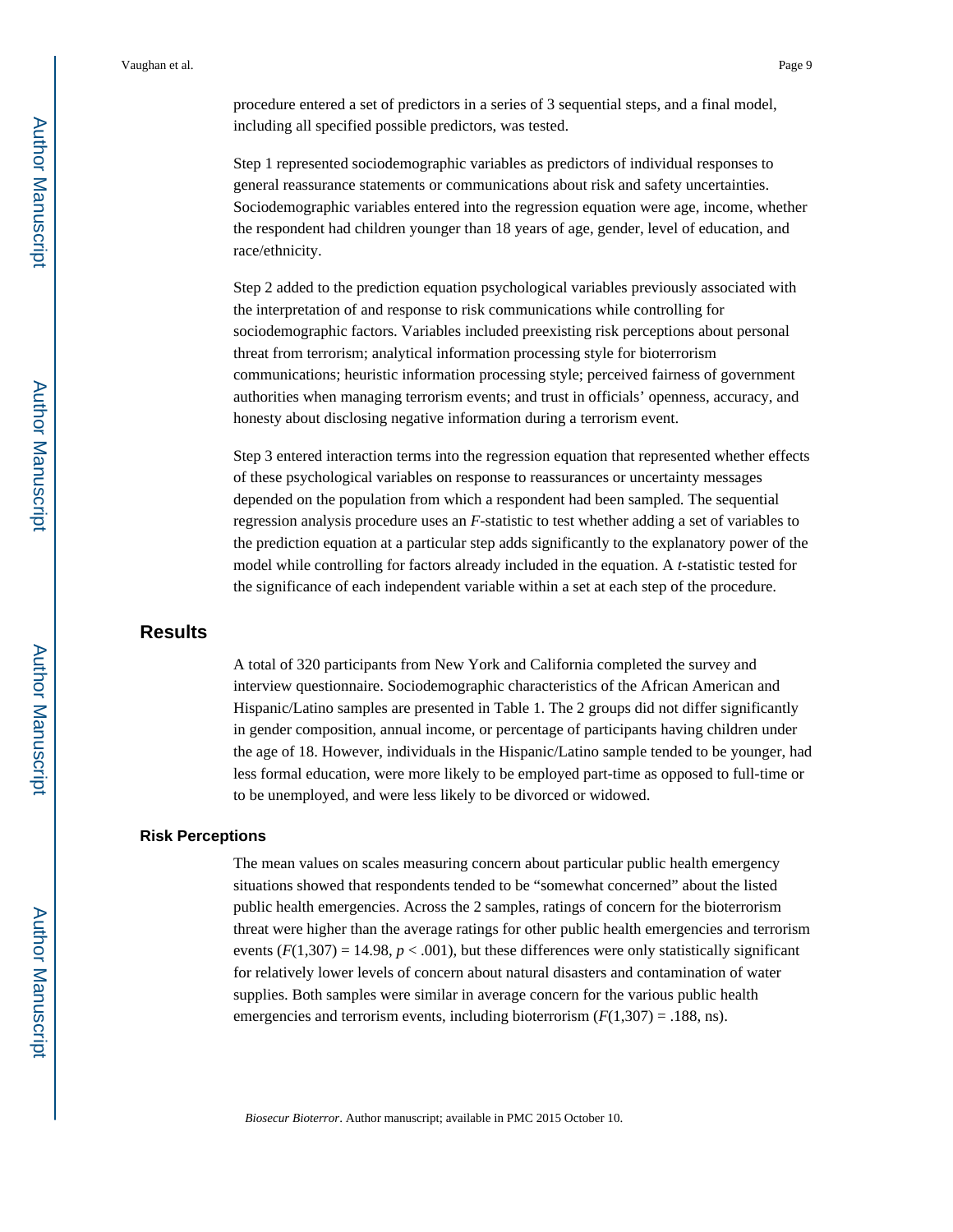In general, participants perceived some personal risk from the terrorism threat. The 2 samples differed in their assessments: African Americans living in New York perceived a greater personal risk from terrorism than did Hispanics/Latinos in California ( $t(317) = -$ 2.69,  $p < .01$ ). Across all participants, the majority—68%—were somewhat or very confident that during a terrorism event or public health emergency, government officials would provide accurate and timely information in their community, but this percentage varied by ethnicity/race (Chi-square  $(3) = 29.82$ ,  $p < .001$ ): 83% of Hispanic/Latino participants expressed this level of confidence versus only 55% of African Americans.

In contrast, only 18% of all survey participants believed that officials would be mostly or completely forthcoming and honest about negative information during a terrorism event, and differences between the 2 samples were not statistically significant. Moreover, participants expressed considerable skepticism about how fair officials would be to individuals from lower income and/or African American and Hispanic communities during a terrorism event or public health emergency. Across all participants, 46% believed that officials would treat them worse than others, but differences between the 2 samples on this question were highly significant. Of Hispanic/Latino respondents, 32% believed that lower income individuals would be treated worse than others, versus 58% of African Americans (Chi-square  $(2)$  = 23.59,  $p < .001$ ). When considering the treatment of African Americans and Hispanics/ Latinos by officials during a terrorist attack, 41% of survey participants thought these communities would be treated worse than others. Of African American respondents, 45% believed this to be true, versus 36% of Hispanics/Latinos (Chi-square  $(2) = 8.11, p < .05$ ). In addition, more African American participants (50%) than Hispanics/Latinos (41%) believed that public officials would not be prepared to deal with a terrorist event in their neighborhood (Chi-square  $(3) = 7.84$ ,  $p < .05$ ).

Despite these group differences, the samples did not differ in average responses to general reassurances or uncertainty messages previously issued by government officials during an extreme risk event. In addition, when encountering new communications about biological terrorism, many individuals reported using multiple information processing or reasoning styles. Both samples were similar in the likelihood of using an analytical information processing strategy to consider new information. However, Hispanics/ Latinos were more likely than African Americans to also use a heuristic processing strategy to reason about bioterrorism threat information  $(t(317) = -3.20, p < .005)$ .

#### **Multivariate Analysis**

Table 2 summarizes results of the linear regression procedure that examined predictors of responses to general reassurances issued by public officials during a past bioterrorism event or public health emergency. On Step 1, sociodemographic variables, including race or ethnicity, did not predict how reassured individuals were by official communications that offered general encouragement and optimism about managing a terrorism incident (*F*(6,220)  $= 1.50$ , ns). However, 3 of the psychological variables were significant predictors of respondents' reactions  $(F(12,214) = 3.97, p < .001)$ . Individuals reported being more reassured and less worried in response to encouraging messages from government officials if they were more likely to use an analytic information processing style  $(t(214) = -4.10, p$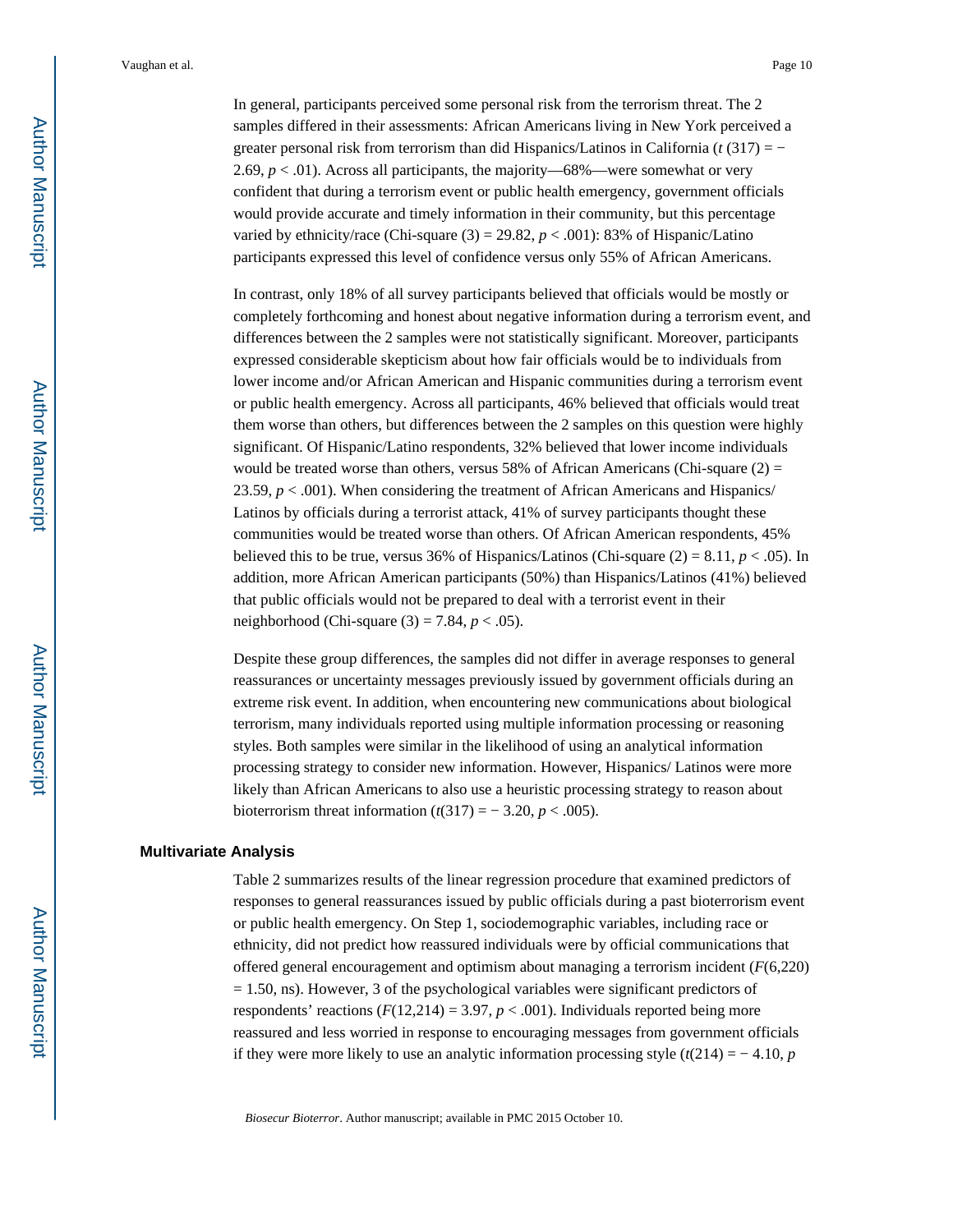$<$ .001), had lower general risk perceptions about personal threat from terrorism ( $t(214) = -t$ 3.13,  $p < .005$ ), and were more confident that public officials would provide timely and accurate information about a terrorism event in their community  $(t(214) = 2.43, p < .05)$ . In the final model, 2 of the sociodemographic variables did reach statistical significance, although to a lesser degree than the psychological variables. When considering all possible predictors in the final step of the regression procedure, gender and education level predicted reassurance in response to leaders' encouraging messages, with men and those with more formal education more likely to report being reassured.

The second regression procedure identified several significant predictors of participants' responses to uncertainty messages from leaders that appeared in the media during the cleanup and restoration phases of the 2001 anthrax incident. These findings are summarized in Table 3. Sociodemographic variables, including ethnicity, were not significant predictors of the level of reassurance or fear that participants reported after listening to messages about uncertainties regarding cleanup, restoration, and recovery after a bioterrorism incident. Step 2 of the regression procedure revealed that 3 psychological variables were significant predictors  $(F(12,235) = 3.33, p < .001)$ . Participants were more likely to report feeling fearful about uncertainty communications if they believed officials would be unfair in dealing with lower income and minority communities during a public health emergency or act of terrorism  $(t(223) = 3.26, p < .005)$  and had greater risk perceptions about personal threat from terrorism  $(t(223) = -3.16, p < .005)$ . If participants believed that officials would be honest and forthcoming with negative information, they tended to feel less reassured (ie, more fearful) by the acknowledgment of risk uncertainties, and this variable approached the level of statistical significance  $(t(223) = -1.83, p < .10)$ . However, in Step 3 of the regression procedure (Table 3), significant interactions between sample population and psychological predictors of response to uncertainty messages clarified these relationships.

General risk perceptions about personal threat presented by terrorism did not affect how African Americans responded to uncertainty communications  $(t(169) = -.01, \text{ns})$ , but for Hispanics/Latinos in the study, greater perceptions of personal risk tended to be associated with more reported fear and less reassurance in response to uncertainty messages  $(t(150)$  = − .285, *p* < .01). Furthermore, the level of trust in government officials to provide accurate and timely information in their community had a different effect on responses to risk uncertainties for the 2 samples  $(t(217) = -2.26, p < .05)$ . For African Americans, greater confidence that officials would provide accurate and timely information was associated with a greater likelihood of feeling reassured when government officials' messages openly referred to risk uncertainties (Pearson  $r(163) = .172$ ,  $p < .05$ ). In contrast, among Hispanics/ Latinos, more confidence that risk information would be accurate and timely was associated with more reported fear when risk messages acknowledged uncertainties (Pearson  $r(142)$  =  $-0.207, p < 0.01$ .

#### **Discussion**

In the aftermath of the 2001 anthrax bioterrorism event, 2 crucial challenges during the remediation and recovery periods became apparent. First, the science is still evolving regarding cleanup, restoration, and clearance of environments after a biocontamination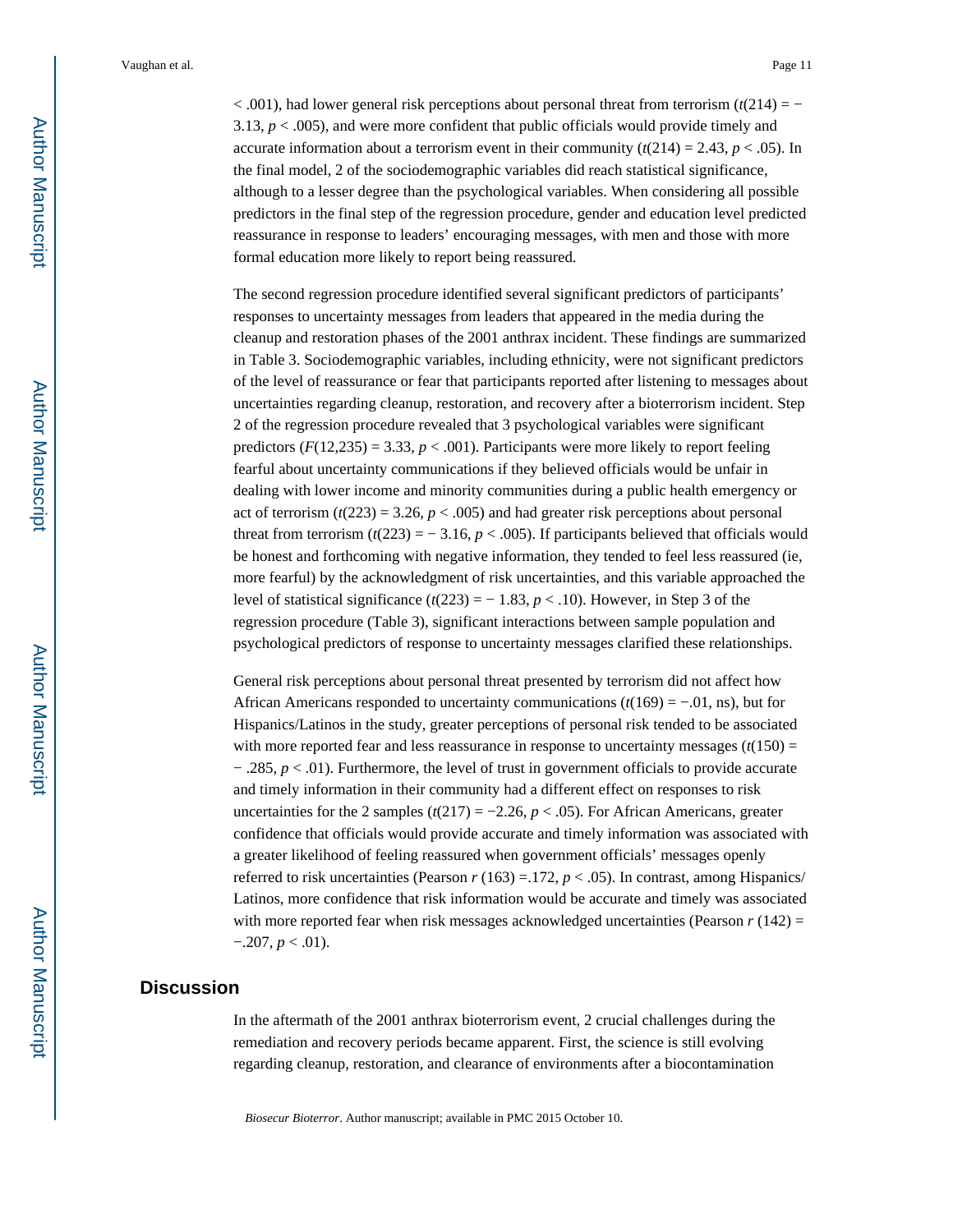event; therefore, some safety and consequence management decisions will be made with incomplete, evolving, or imperfect knowledge.7,22,58,59 Second, uncertainties and risk communication gaps can have vastly different impacts on individuals from different sociocultural backgrounds, risk perspectives, and life circumstances.<sup>7,9,11,17,22</sup> Effective risk and uncertainty communications during decontamination and recovery phases of a biological attack will play a crucial role in the mitigation of damage and timely recovery.69-72 This study explored several challenges for the risk/crisis communication process during consequence management in 2 urban populations especially vulnerable to loss in the event of an extreme act of biological terrorism. Results from this preliminary research suggest possible explanations for why particular uncertainty communications and messages of reassurance from leaders might be effective for some individuals and not others, and how communication strategies might address these challenges.

#### **Responses to Uncertainty Communication**

Findings from this study demonstrated significant variability in responses to official communications *within* 2 groups that typically are assigned to different segments of audiences for targeted communication strategies.72 Heterogeneity within certain ethnic or racial groups in risk perceptions, behavioral intentions, trust, and risk/crisis communication needs during a public health emergency is often minimized in preparedness strategies and plans.24,54 In this study, participants were somewhat divided in their reactions to communications about uncertainties in consequence management that had been previously issued by leaders during an extreme public health emergency. Whether individuals reported feeling reassured or fearful after hearing bioterrorism messages about uncertainties in decontamination efforts or reoccupancy decisions depended on preexisting trust in government officials to fairly and competently manage the consequences of a terrorist act, and on prior risk perceptions about the terrorism threat in general. These variables were more predictive of response to uncertainty messages than any sociodemographic variable.

The technical details or content of communications about uncertainties in risk management during the restoration and recovery stages of a biocontamination event will not be the sole determinants of how at-risk populations will evaluate and respond to official messages. Instead, protected values,  $73$  such as perceived fairness of officials who respond to a public health threat, and preexisting risk beliefs also are likely to play a significant role. These findings are compatible with previous research that has shown fairness beliefs and trust to be especially important to individual decision making and interpretation of events under conditions of uncertainty.74,75

The significant association between values or preexisting risk beliefs and reactions to uncertainty messages in this research is noteworthy given that the 2 samples reflected different cultural and ethnic backgrounds, social histories, and geographic locations. Moreover, participants responded to actual past messages from leaders and public health officials that had been constructed based on in-place risk/crisis communication plans thought to reflect best practices at the time of the 2001 anthrax episode.<sup>76</sup> Of course, response to official communications may differ if these messages are conveyed in the context of an actual ongoing event.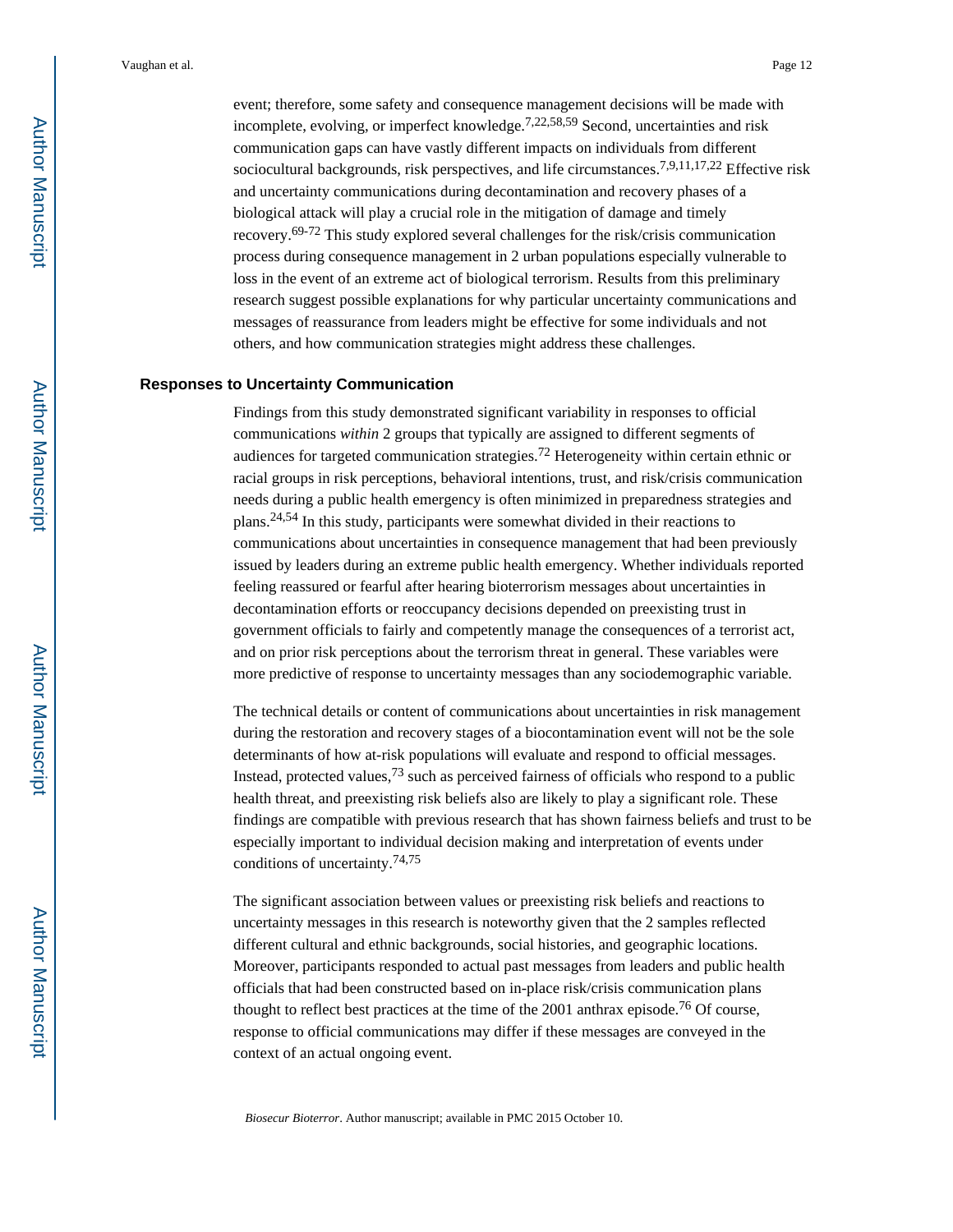Results also suggest that although the same values and prior beliefs can influence responses to uncertainty communications across diverse communities, the direction of these effects may differ depending on other population characteristics. For example, preexisting trust or confidence in leaders to provide accurate information was associated with different reactions to uncertainty communications for African American and Hispanic/Latino participants, and preexisting perceptions about personal risk from terrorism only influenced the response to uncertainty messages in the Hispanic/Latino sample. These interactions may reflect group differences in cultural perspectives on risk, social experiences, and other psychosocial characteristics that guide individuals' interpretation and perceived importance of events. These factors sensitize individuals to particular aspects of judgment situations while affecting the persuasiveness of certain information.<sup>51,53,60</sup> In this study, Hispanic/Latino participants when compared to African American individuals tended to use a heuristic information processing style, and this could be associated with an increased reliance on preexisting perceptions of the terrorism threat to interpret the meaning of new uncertainty communications.

Moreover, consistent with previous studies,  $54,63$  these samples differed significantly in perceptions of the fairness of government officials, beliefs about the likely honesty and competence of leaders during a public health emergency, and the preparedness of government officials to respond to a terrorist event in their neighborhood. Differences in each community's past experiences and history with public health or medical care systems and other government agencies also may contribute to differences in the likelihood of responding to risk communications in particular ways.17,28,54,63 This suggests that the "baseline" psychosocial context of decision making about and response to new uncertainty and risk messages may differ between groups from varied cultural and experiential backgrounds.<sup>24</sup>

Improved communication strategies must take into account where individuals start as a reference point for reasoning about and interpreting risk information and recognize that individuals bring a preexisting readiness to interpret messages in particular ways independent of specific facts. This reference point is crucial for decision making and actions under conditions of uncertainty, because depending on this starting point, events can take on a different personal significance, meaning, and utility for decision making.77 Furthermore, certain communication errors or missteps can have a lingering or persistent negative effect for some individuals if "baseline" perspectives lead to an emphasis on the significance and/or a moral interpretation of particular communication missteps (eg, attributions of unfairness or injustice) and influence whether these missteps are perceived to confirm preexisting hypotheses about leaders.<sup>11,17,18,22,55</sup> This was demonstrated during the H1N1 pandemic in 2009-10 where, for some "low trust" communities, the level of distrust actually increased as the pandemic progressed and some communication and risk management missteps occurred, including the unanticipated delay in the availability of the H1N1 vaccine in early fall  $2009$ .<sup>14,20,21</sup> Preexisting beliefs and values create expectations for uncertainty communications and government actions, and during a prolonged incident, a violation of or failure to acknowledge these may impede communication effectiveness.  $21,23$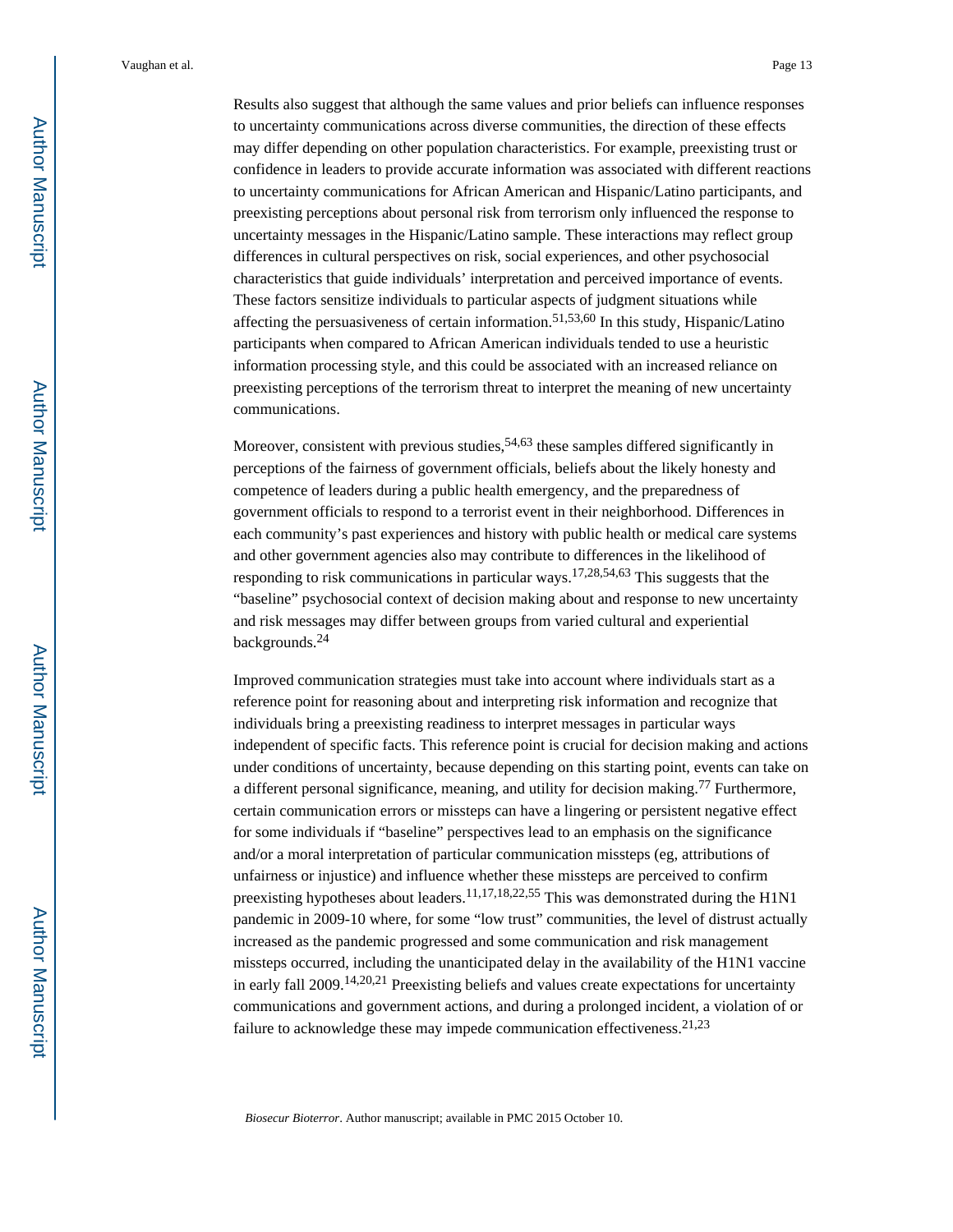Although many of the "group differences" findings from this study are consistent with previous research on ethnic and cultural differences in risk perceptions, crisis communication effects, and fairness beliefs,<sup>54</sup> the fact that the samples were drawn from populations in different geographic locations complicates interpretations of group comparisons. For example, differences between the groups in previous engagement with or outreach efforts by government public health, social services, or homeland security agencies could contribute to differences in receptivity to the messages presented in the study, although in this investigation, on the average, reaction to the uncertainty and reassurance messages did not differ between the groups. The design of this survey study did not allow for a clear separation of the effects of place from ethnicity on responses to risk communications. Furthermore, the African American participants resided in close proximity to the World Trade Center site targeted by terrorists on September 11, 2001 (based on zip codes, the median residential distance of participants from the attack site was 5 miles), whereas the Hispanic/Latino participants were all California residents. The experience of living near the targeted sites could have influenced risk perceptions and response to uncertainty communications of African American survey participants, although the intensity and psychological characteristics of response to an extreme terrorism event is not always predicted by proximity to the physical damage from or site of terrorist attacks.78 Other psychosocial and cultural processes may have contributed to group differences rather than just geography, and this possibility should be pursued in future research.

#### **Effects of General Reassurances**

During an extreme or a catastrophic risk event where casualties, uncertainty, and significant damage are apparent, affected populations will look to leaders (and other sources) for credible, honest, and timely information about the nature of the crisis or public health emergency, guidance about what personal actions should be taken to remain safe, predictions about what to expect in the near future, and transparency in decision making.79,80 Communities seek reassurance that reasonable actions are being taken to reduce risk and uncertainty and that the best interests of their families and communities have top priority.<sup>80</sup>

In this study, when presented with messages of reassurance and comfort that had been issued by leaders during a past public health emergency, some participants reported *more* worry and *less* reassurance. The likelihood that statements of encouragement and optimism from officials prompted less reassurance and more worry was predicted by 3 factors: a decreased likelihood to adopt an analytical information processing style when considering bioterrorism communications, greater preexisting perceptions of personal risk from the terrorism threat, and less confidence that information will be accurate and timely. Leaders often assume a shared interpretation of risk messages between communicators and audiences,  $22$  but this clearly is not always the case. As Clarke et al.<sup>22</sup> have discussed, "... different audiences may need different messages or different kinds of messages," and "… different groups may hear different things from the same words." The communication process is more likely to succeed if leaders and risk communicators have figured out how to have different groups hear what is intended, but also if the process facilitates how well leaders hear and act on the information needs, concerns, and priorities of affected populations during an extreme risk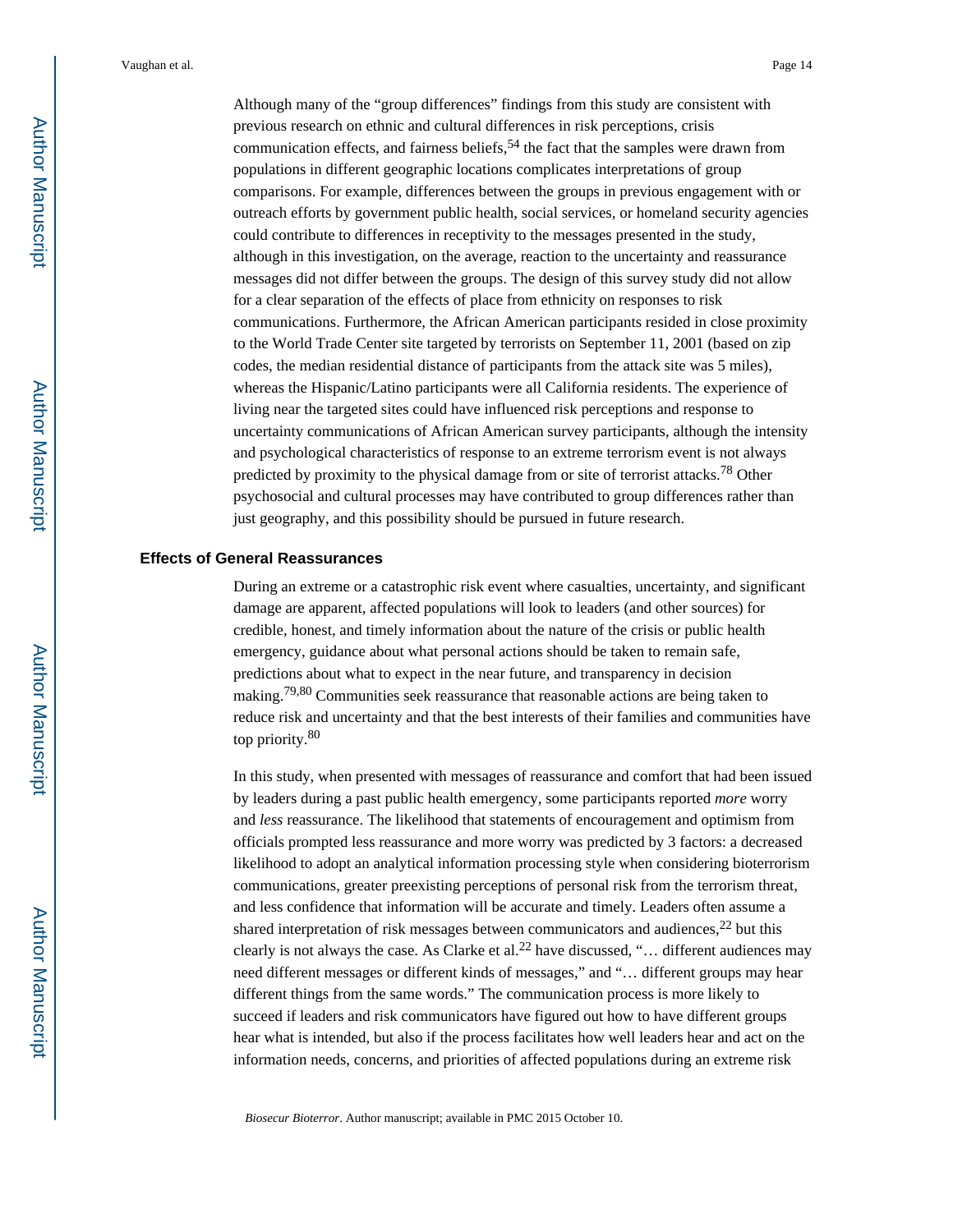event.<sup>22,75,80</sup> It may be more productive to think beyond typical sociodemographic profiles of populations most vulnerable to communication failures during a mass contamination event and consider the context or psychosocial environment of risk in terms of high or low trust individuals and in reference to likely preexisting values and risk perceptions.<sup>81,82</sup>

#### **Building an Updated Risk Communication Response Plan**

The findings of this study have several implications for policymakers, practitioners, and risk communicators who are working to improve risk communication planning and implementation during response to a dynamic bioterrorism incident. The first implication relates to the importance of particular psychosocial factors in how people interpret and respond to uncertainty and reassurance messages, not only during the initial stages of an emerging event, but also during subsequent decontamination and recovery phases. The psychosocial environment can influence baseline perspectives of individuals when knowledge of an event first occurs, but also can contribute to changes in the public's reactions and growing disparities in communication effectiveness as uncertainties emerge and specific government actions are taken to contain the incident.

Therefore, in addition to assessing baseline perspectives of various audiences during the preevent period, agencies and risk communicators should consider the need and how to update those assessments on a periodic basis during the course of the crisis response and remediation stages. In particular, it may be essential to perform ongoing assessments of risk communication effectiveness and gaps in meeting the information needs of vulnerable social groups or communities whose response patterns might differ from those of the general population. Assessments should be specific and informed by the best and most up-to-date scientific evidence regarding what is likely to be most relevant to judgments and decision making for diverse affected populations. For example, a general question about current public trust in leaders and government agencies will not be as helpful to improve or modify communications as evaluations of specific components of trust such as confidence in officials' openness and honesty, competence, and expertise in providing accurate and timely information, and fairness in protecting all individuals regardless of social status or ethnic/ cultural background.<sup>83</sup>

As we found in this study, particular groups may focus on different aspects of trust when compared to others, and to address the information needs of a particular community, those elements of trust that are essential must be reflected in communication processes and content. Crisis communicators should consider the need for brief, iterative rounds of process and outcome evaluation of the contents and impact of warnings and messages in different segments of the population. The goals of periodic, short-term process and outcome evaluation of risk communication activities would be to modify strategies, audience segmentation, and message content to meet any emerging information needs during an evolving incident and to assess the ongoing psychosocial environment of public health and homeland security decision making. If feasible and timely, established assessment techniques such as focus group discussions, opinion polling, public meetings and internet surveys might be useful in detecting significant changes in audience perspectives and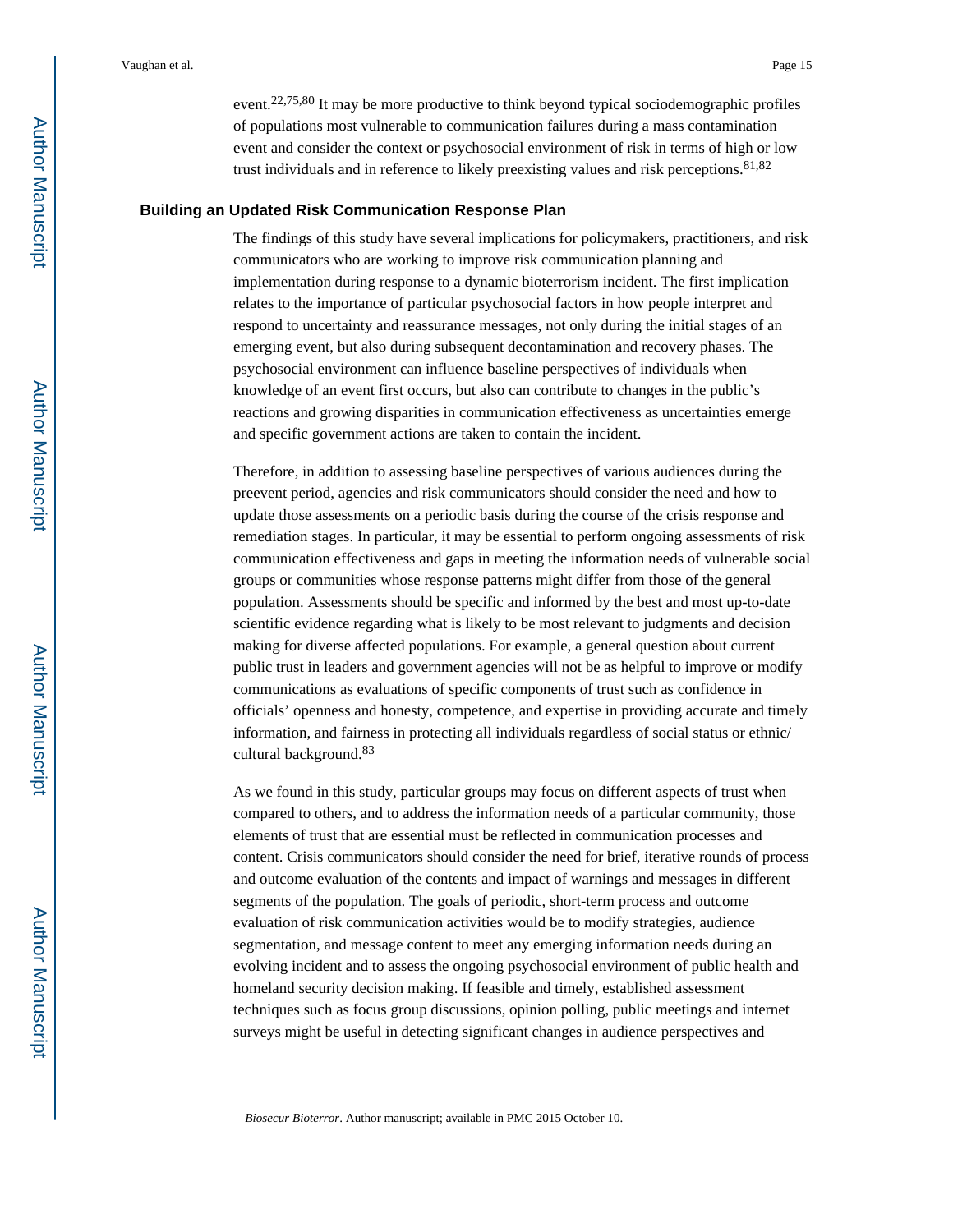information needs. These techniques already have been applied on occasion with some success for adapting risk management strategies in real time.<sup>84</sup>

Preevent agreements between government agencies and academic, private, or other nongovernment entities can greatly facilitate the timely assessment of public reactions should a significant incident occur.<sup>85</sup> In addition, newer assessment techniques related to systematic monitoring and analysis of social media offer critical tools to identify ongoing and emerging information needs and risk perceptions of various affected populations. These techniques facilitate the accurate, timely, and up-to-date situation awareness of emergency management organizations and government agencies.<sup>86</sup>

A second implication of this study relates to the reluctance of some segments of the U.S. population to accept or respond to government agencies' or leaders' warnings, selfprotection directives, and risk and recovery messages. As others have suggested, $^{28}$  to address patterns of nonresponse and mistrust in disaffected segments of the population, risk communicators should build on positive relationships of mutual trust with opinion leaders and trusted sources of information in those communities during normal conditions prior to a significant incident. During the evolution of the crisis, then, essential tasks are early outreach and meaningful engagement with these trusted partners whose involvement might signal to their community that the warnings and messages are informed by their needs, perspectives, and particular sensitivities. However, even if considerable efforts have been made to strengthen government-community relations in the preevent phase, new critical communication needs and mistrust can emerge over the course of an unfolding bioterrorism event as risk circumstances dramatically change and some missteps or errors in communication or risk management inevitably surface because an event's threat details cannot be completely predicted in advance.7,22,26,87,88

This situation requires procedures in place to support comprehensive ongoing monitoring of public responses, including the responses of those subpopulations in economically and culturally diverse urban areas who may be at risk and whose life circumstances may present different challenges for response and recovery. Furthermore, an agency's communication infrastructure should include "built-in" flexibility in emergency or crisis management strategies. Communicators and risk managers need to be prepared to respond to evolving and unforeseen uncertainty in situational circumstances, unexpected missteps in crisis/ risk communication, "surprising" events or a possible loss of trust in leaders that may not have been anticipated during planning. In these circumstances, it is especially crucial for risk and uncertainty communications to acknowledge previous significant errors (with explanations for how the errors are being addressed) and the prioritized or "protected" values of affected populations (eg, clear, concise, and reasonable explanations for any differential treatment of subgroups that could be interpreted as biased or unfair).

Communicators also need to explain how decision making by leaders is being informed by the information needs and perspectives of affected populations.<sup>83</sup> Even though having a diversity of messengers from government agencies and communities is likely to improve the quality of risk/crisis communication strategies, this will be insufficient for effective engagement of certain communities unless the actual content of messages is compatible with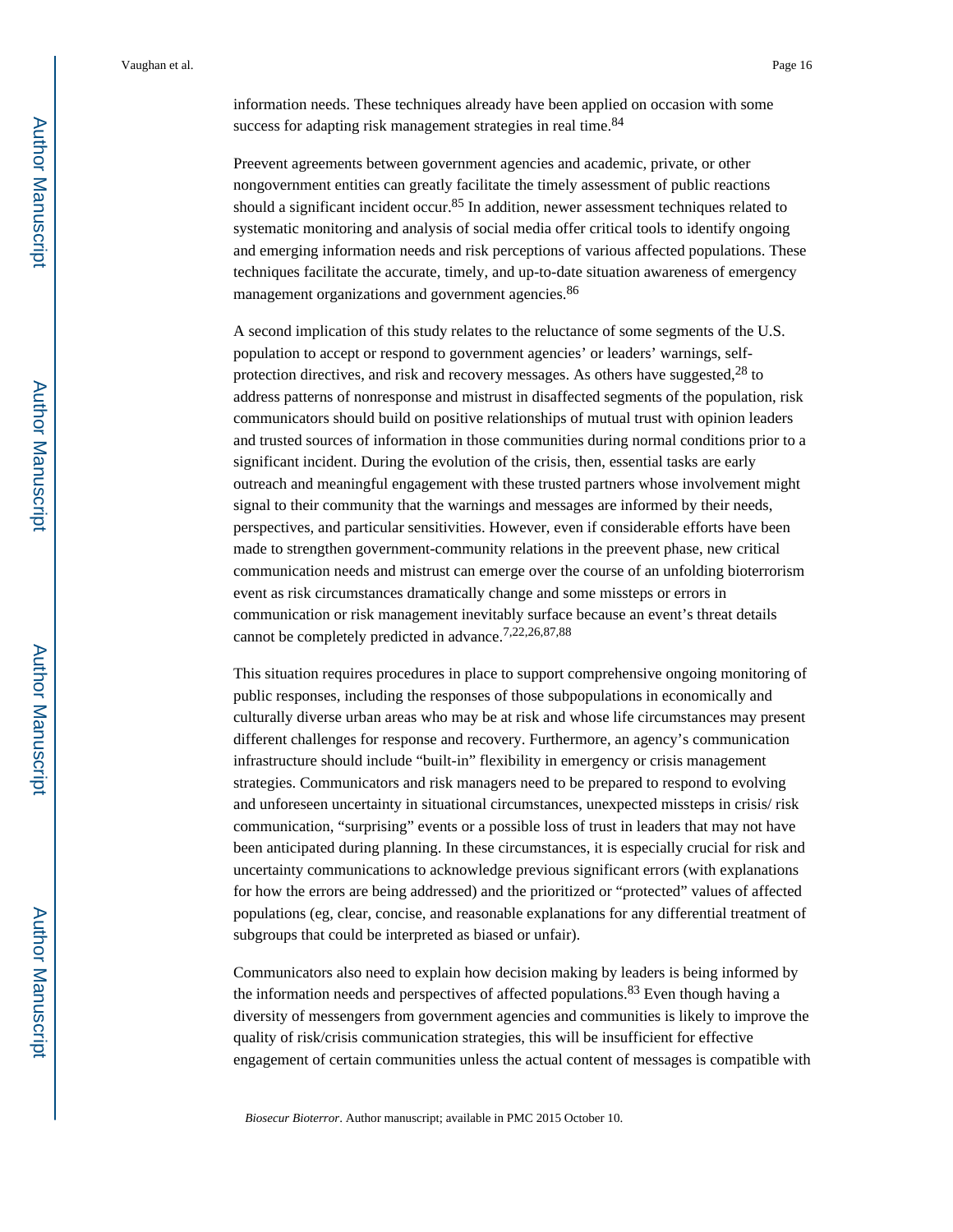what is valued and needed by a community for decision making. Best practices in crisis and risk communication under conditions of low trust, high emotions, uncertainty, time urgency, and potential for significant casualties may differ somewhat from practices that are effective in the absence of these factors.<sup>83</sup>

Importantly, some of the actions described above might require changes in public health preparedness policies and regulations at the federal, state, and local levels. Such policies regulate the process of collecting information from the public (paperwork reduction act), human research protection, rules for the sharing of information between and among government jurisdictions, and the development, implementation, and evaluation of risk communication campaigns. Government agencies at all levels that are likely to be involved in managing the consequences of a significant bioterrorism incident may benefit from a thorough preevent evaluation of any existing regulatory and organizational barriers to flexible and dynamic risk and crisis communication approaches that could be used rapidly, if needed, during an evolving event.

## **Conclusion**

By far the most likely scenario for an act of WMD terrorism is an attack carried out in a complex, densely populated city or urban center, placing at risk communities that reflect a range of socioeconomic or life circumstances, orientations toward risk, and ethnic or cultural backgrounds.38-40 As a significant act unfolds, some ongoing uncertainties would have been predicted; others will become apparent only as the event develops.6-9,58,59,70,87 Distrust of government actions and decisions will be high in some communities, moderate in others,11,17,23,28,75 and preexisting social and environmental vulnerabilities to extreme events will contribute to an unequal potential for loss.<sup>6,50,89</sup>

During this dynamic phase, skilled communications about decontamination strategies, protection of public health, cleanup, restoration, and reoccupancy will be essential to support efforts to protect public health and maintain/restore public confidence within a context of disturbing events. Agencies and organizations need sufficient structure and preparedness, but also adaptive capacity, to respond to changing circumstances and an honest ongoing assessment of communication effectiveness and any gaps across diverse affected populations.

#### **Acknowledgments**

This research was supported by grants from the Newkirk Center for Science and Society at the University of California, Irvine; the Office of Research and Graduate Studies at the University of California, Irvine; and a grant titled "Survey on Diversity and Public Health Preparedness" from the Centers for Disease Control and Prevention (CDC).

During this research, Dr. Morse was supported by the CDC (CDC/ASPH Cooperative Agreement A1313-21/22, Centers for Public Health Preparedness), and the Arts & Letters Foundation. He is currently supported by the generous support of the American people through the United States Agency for International Development (USAID) Emerging Pandemic Threats PREDICT project (USAID Cooperative Agreement GHN-A-009-00010-00), and the Arts & Letters Foundation.

The findings and conclusions in this report are those of the authors and do not necessarily represent the official position of the Centers for Disease Control and Prevention, the Agency for Toxic Substances and Disease Registry, USAID, or the United States government.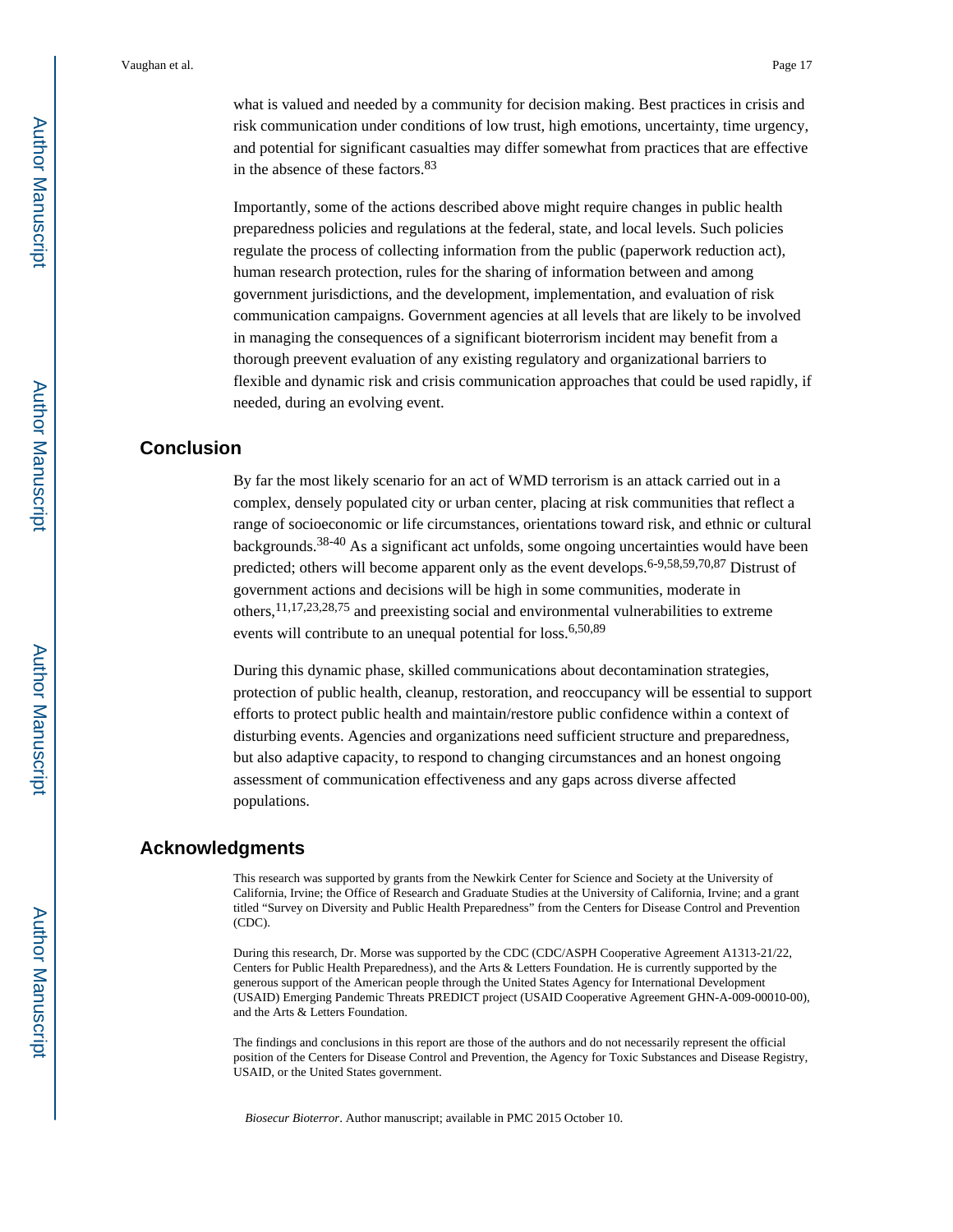## **References**

- 1. Commission on the Prevention of WMD Proliferation and Terrorism. World at Risk. New York: Vintage Books; 2008.
- 2. Franco C, Hansen MB. Meeting Report: The state of bio-preparedness: lessons from leaders, proposals for progress. Biosecur Bioterror. 2010; 8(4):379–384. [PubMed: 21142766]
- 3. Hjalmarsson K, Isla M, Kraatz-Wadsark G, Bardesci N. Global watch: the state of biological investigations. Bull At Sci. 2010; 66:70–78.
- 4. National Research Council, Committee on Methodological Improvements to the Department of Homeland Security's Biological Agent Risk Analysis. Department of Homeland Security Bioterrorism Risk Assessment: A Call for Change. Washington, DC: National Academy Press; 2008.
- 5. Gottron, F.; Shea, GA. Federal Efforts to Address the Threat of Bioterrorism: Selected Issues and Options for Congress. Washington, DC: Congressional Research Service; 2011. [http://](http://www.fas.org/sgp/crs/terror/R41123.pdf) [www.fas.org/sgp/crs/terror/R41123.pdf](http://www.fas.org/sgp/crs/terror/R41123.pdf) [April 20, 2012]
- 6. U.S. Department of Homeland Security. Risk Communication During a Terrorist Attack or Other Public Health Emergency. Washington, DC: Department of Homeland Security; 2005. www.phe.gov/emergency/communication/guides/media/Documents/11.pdf [April 20, 2012]
- 7. National Research Council, Committee on Standards and Policies for Decontaminating Public Facilities Affected by Exposure to Harmful Biological Agents: How Clean is Safe?. Reopening Public Facilities After a Biological Attack: A Decision-Making Framework. Washington, DC: National Academy Press; 2005.
- 8. O'Toole T, Inglesby T. Biosecurity memos to the Obama administration. Biosecur Bioterror. 2009; 7:25–28. [PubMed: 19317617]
- 9. Wray RJ, Kreuter MW, Jacobsen H, Clements B, Evans RG. Theoretical perspectives on public communication preparedness for terrorist attacks. Fam Community Health. 2004; 27:232–241. [PubMed: 15596970]
- 10. Briggs CL. Communicating biosecurity. Med Anthropol. 2011; 30:6–29. [PubMed: 21218354]
- 11. Quinn SC, Thomas T, Kumar S. The anthrax vaccine and research: reactions from postal workers and public health professionals. Biosecur Bioterror. 2008; 6:321–333. [PubMed: 19117431]
- 12. Comfort LK. Crisis management in hindsight: cognition, communication, coordination and control. Public Admin Rev. 2007; 67(Suppl 1):189–197.
- 13. London Assembly. Report of the July 7 review committee. London: Greater London Authority; 2006. [http://www.london.gov.uk/who-runs-london/the-london-assembly/publications/safety](http://www.london.gov.uk/who-runs-london/the-london-assembly/publications/safety-policing/report-7-july-review-committee)[policing/report-7-july-review-committee](http://www.london.gov.uk/who-runs-london/the-london-assembly/publications/safety-policing/report-7-july-review-committee) [April 20, 2012]
- 14. Institute of Medicine. The 2009 H1N1 Influenza Vaccination Campaign: Summary of a Workshop Series. Washington, DC: National Academy Press; 2010. <http://www.nap.edu/catalog/12992.html> [April 20, 2012]
- 15. Rabasa, A.; Blackwill, RD.; Chalk, P.; Craigin, K.; Fair, C. The Lessons of Mumbai. Santa Monica, CA: 2009. Rand Corporation Occasional Report Series [http://www.rand.org/pubs/](http://www.rand.org/pubs/occasional_papers/OP249.html) [occasional\\_papers/OP249.html](http://www.rand.org/pubs/occasional_papers/OP249.html) [April 20, 2012]
- 16. Garnett JL, Kousmin A. Communicating throughout Katrina: competing and complementary conceptual lenses on crisis communication. Public Admin Rev. 2007; 67(Suppl 1):177–188.
- 17. Quinn SC, Thomas T, McAllister C. Postal workers' perspectives on communication during the anthrax attack. Biosecur Bioterror. 2005; 3:207–215. [PubMed: 16181043]
- 18. Vanderford ML, Nastaff T, Telfer JL, Bonzo SE. Emergency communication challenges in response to Hurricane Katrina: lessons from the Centers for Disease Control and Prevention. J Appl Commun Res. 2007; 35:9–25.
- 19. Dharmakumar, R.; Vahanvaty, A. Mumbai Attacks: Communication Was a Victim, Too. India: IBN Live; 2008. [http://ibnlive.in.com/news/mumbai-attacks-communication-was-a-victim-too/](http://ibnlive.in.com/news/mumbai-attacks-communication-was-a-victim-too/81277-3.html) [81277-3.html](http://ibnlive.in.com/news/mumbai-attacks-communication-was-a-victim-too/81277-3.html) [April 20, 2012]
- 20. Strengthening the Black Family, Inc.. Qualitative Assessment: H1N1 Vaccination Campaign Participation by African-Americans in Wake County. Raleigh, NC: Strengthening the Black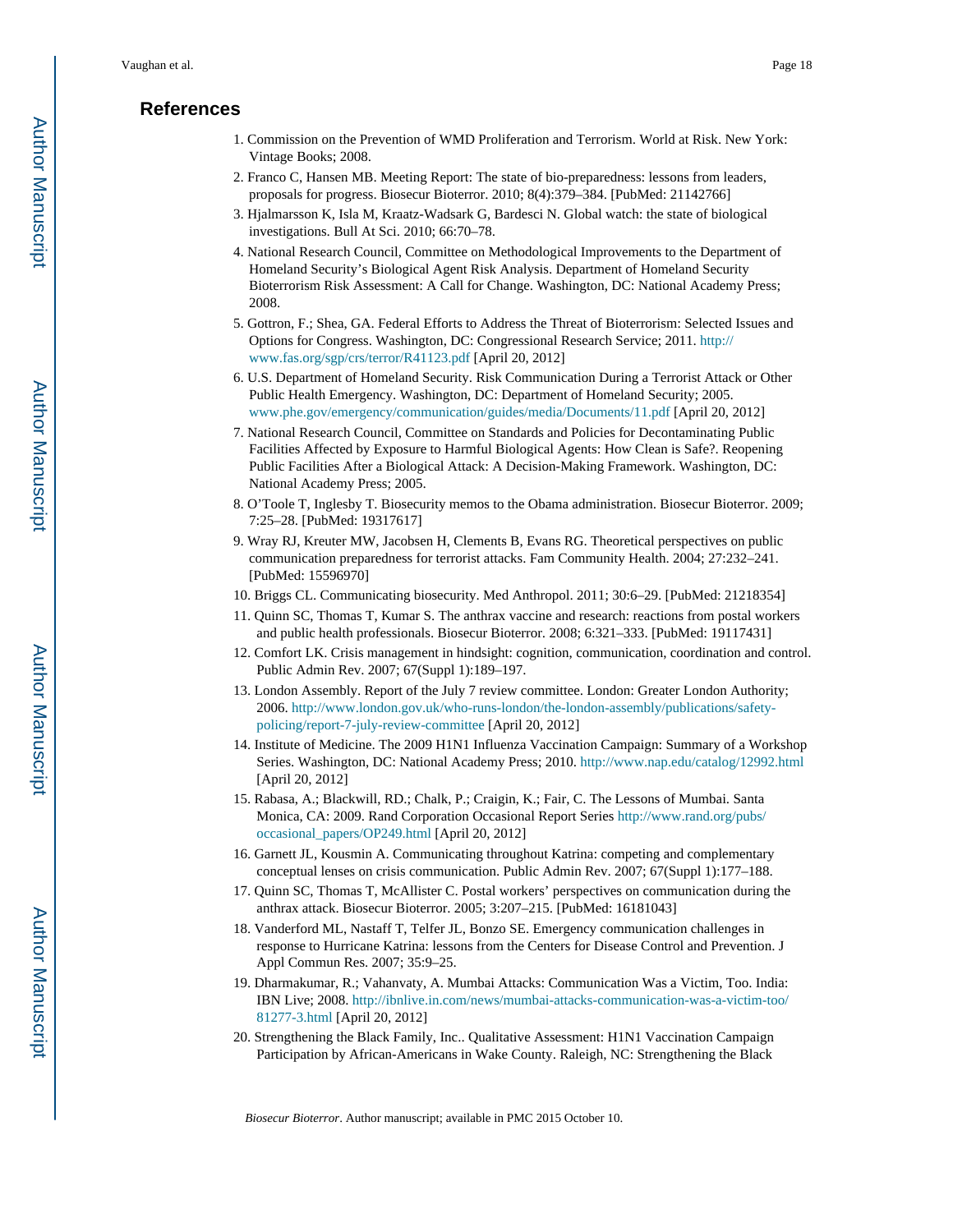Family, Inc.; 2010. [http://www.wakegov.com/NR/rdonlyres/0C52F1F7-EB5E-4A05-9495-](http://www.wakegov.com/NR/rdonlyres/0C52F1F7-EB5E-4A05-9495-DFC8385115B0/0/QualitativeAssessmentReportFinalFull.pdf) [DFC8385115B0/0/QualitativeAssessmentReportFinalFull.pdf](http://www.wakegov.com/NR/rdonlyres/0C52F1F7-EB5E-4A05-9495-DFC8385115B0/0/QualitativeAssessmentReportFinalFull.pdf) [April 20, 2012]

- 21. Plough A, Bristol B, Fielding J, Caldwell S, Khan S. Pandemics and health equity: lessons learned from the H1N1 response in Los Angeles County. J Public Health Manag Pract. 2011; 17:20–27. [PubMed: 21135657]
- 22. Clarke L, Chess C, Holmes R, O'Neill KM. Speaking with one voice: risk communication lessons from the US anthrax attacks. Journal of Contingencies and Crisis Management. 2006; 14:160–169.
- 23. Eisenman DC. Disaster planning and risk communication with vulnerable populations: lessons from Hurricane Katrina. Am J Public Health. 2007; 97(Suppl):S109–S115. [PubMed: 17413069]
- 24. Viswanath, K.; Minsky, S.; Ramamurthi, D.; Kontos, EZ. Communication Under Uncertainty: Communication Behaviors of Diverse Audiences During the A(H1N1) Incidence of Spring and Summer 2009. Cambridge, MA: Viswanath Laboratory, Harvard School of Public Health and Dana-Farber Cancer Institute; 2009.
- 25. U.S. Centers for Disease Control and Prevention. CDC health disparities and inequalities report— United States, 2011. MMWR Surveill Summ. 2011; 60(Suppl):1–109.
- 26. Veil S, Reynolds B, Sellnow TL, Seeger MW. CERC as a theoretical framework for research and practice. Health Promot Pract. 2008; 9(4 Suppl):26S–34S. [PubMed: 18936257]
- 27. Cutter SL, Emrich CT, Mitchell JT, et al. The long road home: race, class and recovery from Hurricane Katrina. Environment. 2006; 48:10–20.
- 28. Quinn S. Crisis and emergency risk communication in a pandemic: a model for building capacity and resilience in minority communities. Health Promot Pract. 2008; 9(4 Suppl):18S–25S. [PubMed: 18936256]
- 29. Working Group on Governance Dilemmas in Bioterorism Response. Leading during bioattacks and epidemics with the public's trust and help. Biosecur Bioterror. 2004; 2:25–40. [PubMed: 15068677]
- 30. Vanderford ML. Communication lessons learned in the Emergency Operations Center during CDC's anthrax response: a commentary. J Health Commun. 2003; 8:11–12. [PubMed: 14692567]
- 31. Burns, W.; Slovic, P. [April 20, 2012] The diffusion of fear: modeling community response to a terrorist strike. Social Science Research Network. 2006. <http://ssrn.com/abstract=912736>
- 32. Speckhard, A. Prevention strategies and promoting psychological resilience to bioterrorism through communication. In: Green, MS., et al., editors. Risk Assessment and Risk Communication Strategies in Bioterrorism Preparedness. New York: Springer; 2007. p. 135-162.
- 33. U.S. Department of Homeland Security. Quadrennial Homeland Security Review Report: A Strategic Framework for a Secure Homeland. Washington, DC: Department of Homeland Security; 2010. [http://www.dhs.gov/xabout/gc\\_1208534155450.shtm](http://www.dhs.gov/xabout/gc_1208534155450.shtm) [April 20, 2012]
- 34. Edwards, C. Resilient Nation. London: Demos; 2009.
- 35. Kahan JH, Allen AC, George JK. An operational framework for resilience. Journal of Homeland Security and Emergency. 2009; 6:1–50.
- 36. National Research Council. Building Community Disaster Resilience Through Private-Public Collaboration. Washington, DC: National Research Council, Committee on Private-Public Sector Collaboration to Enhance Community Disaster Resilience; 2011. [http://www.nap.edu/catalog/](http://www.nap.edu/catalog/13028.html) [13028.html](http://www.nap.edu/catalog/13028.html) [April 20, 2012]
- 37. Harrald J. Agility and discipline: critical success factors for disaster response. Annals of the American Academy of Political & Social Science. 2006; 604:256–272.
- 38. Cutter SL, Finch C. Temporal and spatial changes in social vulnerability to natural hazards. Proc Natl Acad Sci U S A. 2008; 105:2301–2306. [PubMed: 18268336]
- 39. Piegorsch WW, Cutter SL, Hardisty F. Benchmark analysis for quantifying vulnerability to urban terrorist incidents. Risk Anal. 2007; 27:1411–1424. [PubMed: 18093043]
- 40. Webb J, Cutter SL. The geography of U.S. terrorist incidents, 1970-2004. Terrorism and Political Violence. 2009; 21:428–449.
- 41. U.S. Centers for Disease Control and Prevention. [April 20, 2012] Crisis and Emergency Risk Communication. 2002. www.bt.cdc.gov/cerc/pdf/CERC-SEPT02.pdf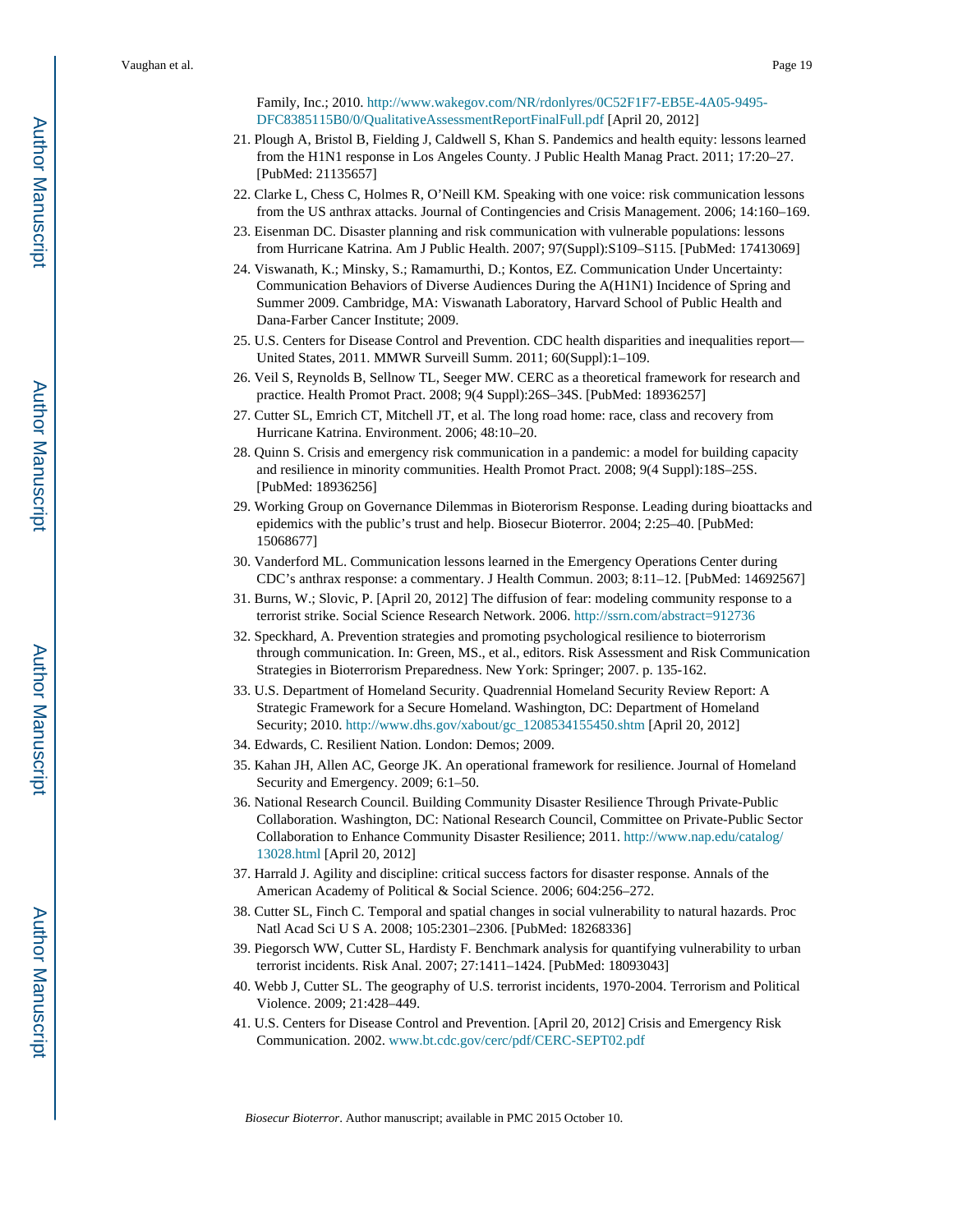- 42. Endsley, MR. Theoretical underpinnings of situation awareness: a critical review. In: Endsley, MR.; Garland, DJ., editors. Situation Awareness Analysis and Measurement. Mahwah, NJ: Lawrence Erlbaum; 2000. p. 1-24.
- 43. Endsley, MR.; Jones, DG. Disruptions, interruptions and information attack: impact on situation awareness and decision making. Santa Clara, CA: SA Technologies, Inc; 2001. [http://](http://citeseerx.ist.psu.edu/viewdoc/summary?doi=10.1.1.77.3095) [citeseerx.ist.psu.edu/viewdoc/summary?doi=10.1.1.77.3095](http://citeseerx.ist.psu.edu/viewdoc/summary?doi=10.1.1.77.3095) [April 20, 2012]
- 44. Coombs, WT.; Holladay, SJ. Examining the effects of mutability and framing on perceptions of human-error and technical-error crises: implications for Situational Crisis Communication Theory. In: Coombs, WT.; Holladay, SJ., editors. Handbook of Crisis Communication. Malden, MA: Blackwell Publishing; 2010. p. 181-204.
- 45. Toner, ES. Creating Situational Awareness: A Systems Approach. Baltimore, MD: Center for Biosecurity of UPMC; 2009. [http://www.upmc-biosecurity.org/website/resources/publications/](http://www.upmc-biosecurity.org/website/resources/publications/2009/2009-06-10-SituationalAwarenessSystemsApproach) [2009/2009-06-10-SituationalAwarenessSystemsApproach](http://www.upmc-biosecurity.org/website/resources/publications/2009/2009-06-10-SituationalAwarenessSystemsApproach) [April 20, 2012]
- 46. Reynolds B, Seeger MW. Crisis and emergency communication as an integrative model. Journal of Health Communication. 2005; 10:43–55. [PubMed: 15764443]
- 47. Seeger MW. Best practices in crisis communication: an expert panel process. Journal of Applied Communication Research. 2006; 34:232–244.
- 48. Powell M, Dunwoody S, Griffin R, Neuwirth K. Exploring lay uncertainty about an environmental health risk. Public Understanding of Science. 2007; 16:323–343.
- 49. National Academy of Sciences, National Research Council, Committee on Human Biomonitoring for Environmental Chemicals. Human Biomonitoring for Environmental Chemicals. Washington, DC: National Academies Press; 2006. <http://www.nap.edu/catalog/11700.html>[April 20, 2012]
- 50. Raber E, Carlen TM, Folks KJ, Kirvel RD, Daniels JI, Bogen KT. How clean is clean enough? Recent developments in response to threats posed by chemical and biological warfare agents. Int J Environ Health Res. 2004; 14:31–41. [PubMed: 14660116]
- 51. Lemyre L, Gibson S, Zlepnig L, Myer-MacLeod R, Boutette P. Emergency preparedness for higher risk populations: psychosocial considerations. Radiat Prot Dosimetry. 2009; 134:207–214. [PubMed: 19447815]
- 52. Brashers DE. Communication and uncertainty management. Journal of Communication. 2001; 51:477–497.
- 53. Vaughan E, Tinker T. Effective health risk communication about pandemic influenza for vulnerable populations. Am J Public Health. 2009; 99(S2):S324–S332. [PubMed: 19797744]
- 54. Eisenman DP, Wold C, Setodji C, et al. Will public health's response to terrorism be fair? Racial/ ethnic variations in perceived fairness during a bioterrorist event. Biosecur Bioterror. 2004; 2:146– 156. [PubMed: 15588052]
- 55. Manuell M, Cukor J. Mother nature versus human nature: public compliance with evacuation and quarantine. Disasters. 2011; 35:417–442. [PubMed: 21073672]
- 56. Vaughan E. Contemporary perspectives on risk perceptions, health-protective behaviors, and the control of emerging infectious diseases. Int J Behav Med. 2011; 18:83–87. [PubMed: 21509639]
- 57. Sellnow, TL.; Ulmer, RR.; Seeger, MW.; Littlefield, RS. Effective Risk Communication: A Message-Centered Approach. New York: Springer; 2009.
- 58. Raber E, Hirabayashi JM, Mancieri SP, et al. Chemical and biological incident response and decision process for civilian and public sector facilities. Risk Anal. 2002; 22:195–202. [PubMed: 12022670]
- 59. Fitch JP, Raber E, Imbro DP. Technology challenges in responding to biological or chemical attacks in the civilian sector. Science. 2003; 302:1350–1354. [PubMed: 14631029]
- 60. Joffe H. Risk: from perception to social representation. Brit J Soc Psychol. 2003; 42:55–73. [PubMed: 12713756]
- 61. Slovic P, Finucane ML, Peters E, MacGregor DG. Risk as analysis and risk as feelings: some thoughts about affect, reason, risk and rationality. Risk Anal. 2004; 24:311–322. [PubMed: 15078302]
- 62. Trumbo C. Information processing and risk perception: an adaptation of the heuristic-systematic model. Journal of Communication. 2002; 52:367–382.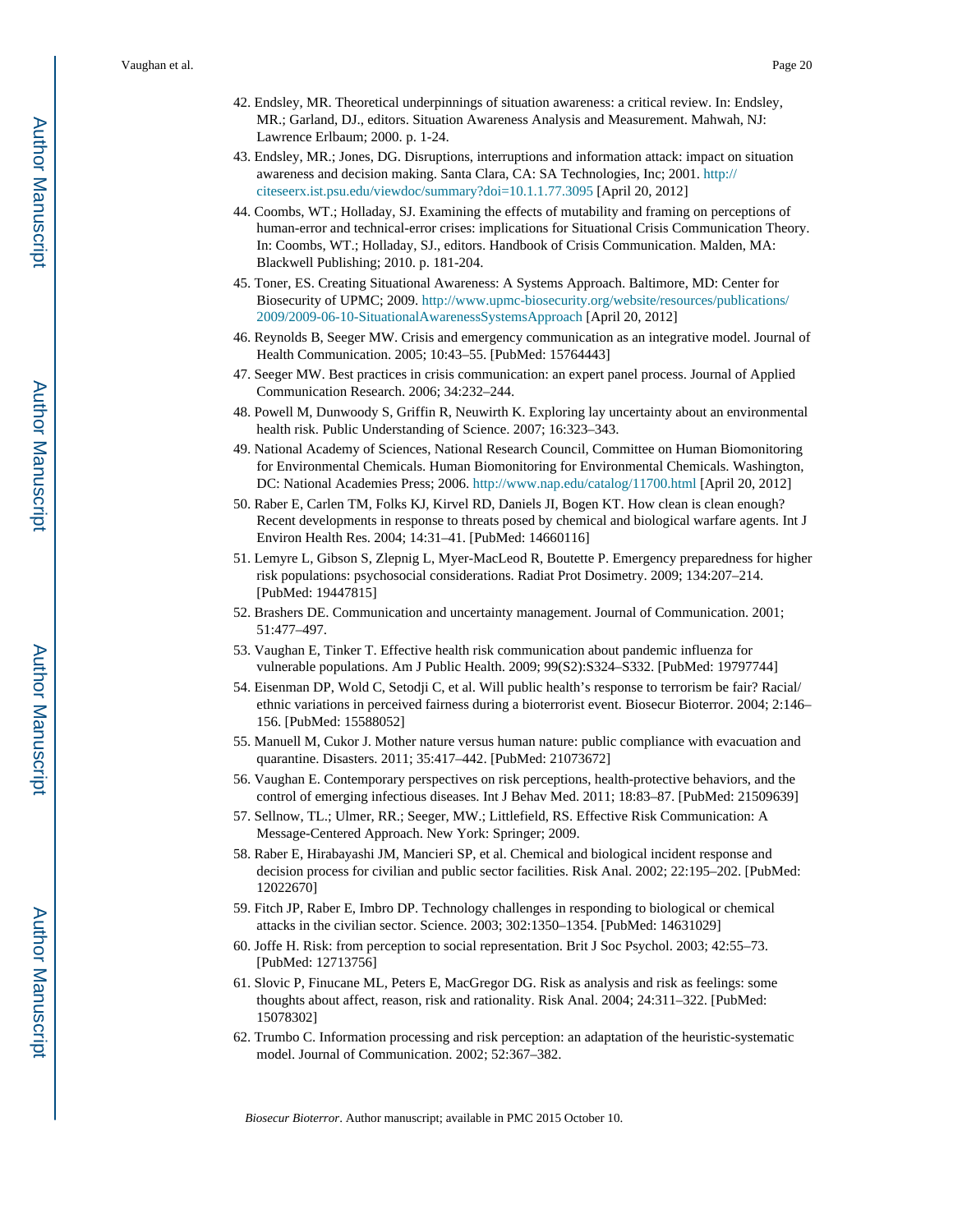- 63. Satterfield TA, Mertz CK, Slovic P. Discrimination, vulnerability and justice in the face of risk. Risk Anal. 2004; 24:115–129. [PubMed: 15028005]
- 64. Cutter SL, Boruff BJ, Shirley WL. Social vulnerability to environmental hazards. Soc Sci Q. 2003; 84:242–261.
- 65. U.S. Department of Homeland Security. Urban areas security initiative grant program. Washington, DC: Department of Homeland Security, Office of Domestic Preparedness; 2004. [http://www.dhs.gov/xopnbiz/grants/editorial\\_0565.shtm](http://www.dhs.gov/xopnbiz/grants/editorial_0565.shtm) [April 20, 2012]
- 66. U.S. Census Bureau. Profile of general population and housing characteristics: Hispanic or Latino population. Washington, DC: U.S Census Bureau; 2002. [http://www.census.gov/population/www/](http://www.census.gov/population/www/cen2000/briefs/) [cen2000/briefs/](http://www.census.gov/population/www/cen2000/briefs/) [April 20, 2012]
- 67. U.S. Census Bureau. American fact finder: Profile of Hispanic or Latino population. Washington, DC: U.S Census Bureau; 2010. [http://factfinder2.census.gov/faces/tableservices/jsf/pages/](http://factfinder2.census.gov/faces/tableservices/jsf/pages/productview.xhtml?pid=DEC_10_DP_DPDP1&prodType=table) [productview.xhtml?pid=DEC\\_10\\_DP\\_DPDP1&prodType=table](http://factfinder2.census.gov/faces/tableservices/jsf/pages/productview.xhtml?pid=DEC_10_DP_DPDP1&prodType=table)
- 68. Kahlor LA, Dunwoody S, Griffin RJ, Neuwirth K, Giese J. Studying heuristic-systematic processing of risk communication. Risk Anal. 2003; 23:355–368. [PubMed: 12731819]
- 69. U.S. Department of Homeland Security; Environmental Protection Agency. Draft Planning Guidance for Recovery Following Biological Incidents. Washington, DC: Biological Decontamination Standards Working Group, National Science and Technology Council; 2009. <http://www.trivalleycares.org/comments/DHSDraftGuidance.pdf>[April 20, 2012]
- 70. Raber E, Hibbard WJ, Greenwalt R. The national framework and consequence management guidance following a biological attack. Biosecur Bioterror. 2009; 9:271–279. [PubMed: 21882968]
- 71. Krauter P, Edwards D, Yang L, Tucker M. A systematic methodology for selecting decontamination strategies following a biocontamination event. Biosecur Bioterror. 2011; 9:262– 270. [PubMed: 21823924]
- 72. Maibach E, Holtgrave DR. Advances in public health communication. Annu Rev Public Health. 1995; 16:219–238. [PubMed: 7639871]
- 73. Baron J, Spranca M. Protected values. Organ Behav Hum Decis Process. 1997; 70:1–16.
- 74. Van den Bos K, Poortvliet PM, Maas M, Miedema J, Van den Ham EJ. An enquiry concerning the principles of cultural norms and values: the impact of uncertainty and mortality salience on reactions to violations and bolstering of cultural worldviews. J Exp Soc Psychol. 2005; 41:91–113.
- 75. Taylor-Clarke K, Blendon RJ, Zalavsky A, Benson J. Confidence in crisis? Understanding trust in government and public attitudes toward mandatory state health powers. Biosecur Bioterror. 2005; 3:138–147. [PubMed: 16000045]
- 76. Robinson SJ, Newstetter WC. Uncertain science and certain deadlines: CDC responses to the media during the anthrax attacks of 2001. J Health Commun. 2003; 8:17–34. [PubMed: 14692570]
- 77. Kahneman D. A perspective on judgment and choice: mapping bounded rationality. Am Psychol. 2003; 58:697–720. [PubMed: 14584987]
- 78. Silver R, Holman A, McIntosh DN, Poulin M, Giol-Rivas V. National longitudinal study of psychological responses to September 11. JAMA. 2002; 288:1235–1244. [PubMed: 12215130]
- 79. Tinker, T.; Vaughan, E. Communicating the risks of bioterrorism. In: Ursano, RJ.; Fullerton, CS.; Norwood, AE., editors. Bioterrorism: Psychological and Public Health Interventions. New York: Cambridge University Press; 2004. p. 308-331.
- 80. Reynolds, B. Crisis and Emergency Risk Communication by Leaders for Leaders. Atlanta, GA: Centers for Disease Control and Prevention; 2004. www.bt.cdc.gov/cerc/pdf/leaders.pdf [April 20, 2012]
- 81. Lemyre L, Johnson C, Corneil C. Psychosocial considerations for mass decontamination. Radiat Prot Dosimetry. 2010; 142:17–23. [PubMed: 20924122]
- 82. Smillie L, Blissett A. A model for developing risk communication strategy. J Risk Res. 2010; 13:115–134.
- 83. Reynolds BJ. When the facts are just not enough: Credibly communicating about risk is riskier when emotions run high and time is short. Toxicol Appl Pharmacol. 2011; 254:206–214. [PubMed: 21034761]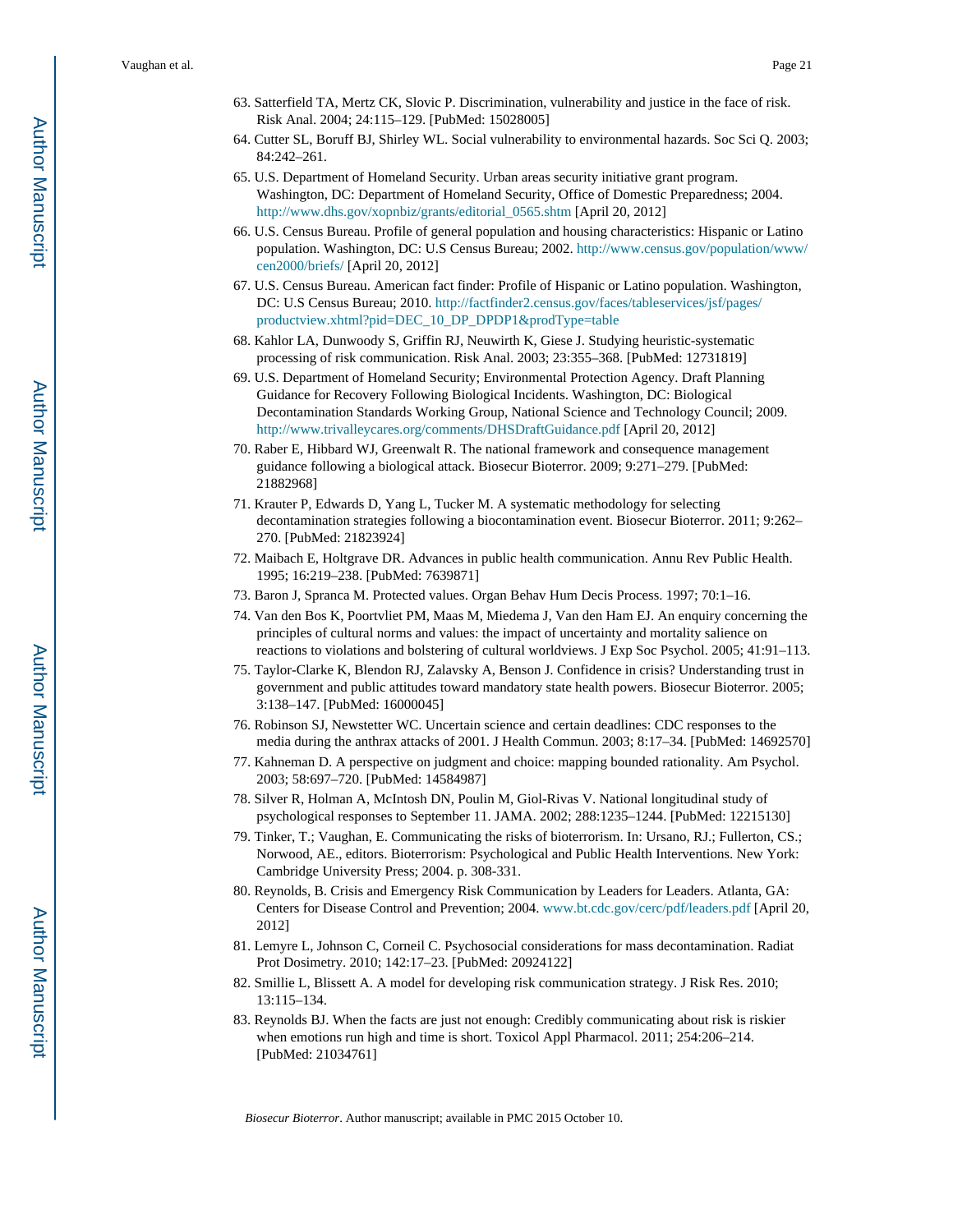- 84. Kwan-Gett TS, Baer A, Duchin JS. Spring 2009 H1N1 influenza outbreak in Kings County, Washington. Disaster Med Public Health Prep. 2009; 3(Suppl 2):S109–S116. [PubMed: 19952883]
- 85. Steelfisher GK, Blendon RJ, Bekheit MM, Lubell K. The public's response to the 2009 H1N1 influenza pandemic. N Engl J Med. 2010; 362(22):e65. [PubMed: 20484390]
- 86. Casman EA, Fischhoff B. Risk communication planning for the aftermath of a plague bioattack. Risk Anal. 2008; 28:1327–1342. [PubMed: 18564992]
- 87. White MP, Eiser R. Marginal trust in risk managers: building and losing trust following decisions under uncertainty. Risk Anal. 2006; 26:1187–1203. [PubMed: 17054525]
- 88. Raber E. The challenge of determining the need for remediation following a wide-area biological release. Biosecur Bioterror. 2011; 9:257–261. [PubMed: 21882967]
- 89. Borden KA, Schmidtlein MC, Emrich CT, Piegorsch WW, Cutter S. Vulnerability of U.S. cities to environmental hazards. Journal of Homeland Security and Emergency. 2007; 4(2) article 5.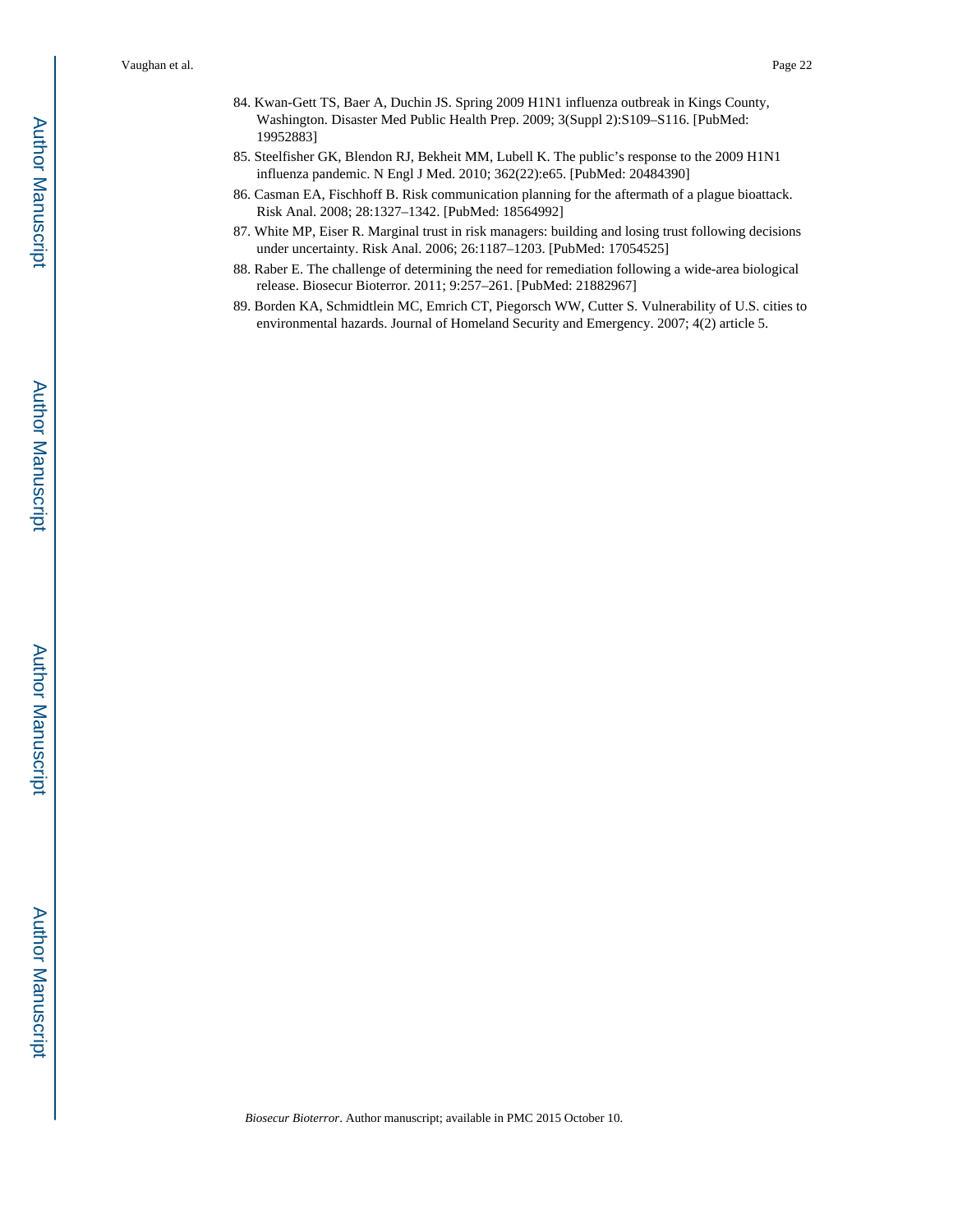#### **Table 1**

## Description of Samples

| <b>Variable</b>                                  | Black/African American New York, NY (N =<br>$170)$ (%) | Hispanic/Latino Santa Ana, CA (N = 150) (%) |
|--------------------------------------------------|--------------------------------------------------------|---------------------------------------------|
| Age $\mbox{(years)}^{***}$                       |                                                        |                                             |
| 18-24                                            | 14                                                     | 31                                          |
| 25-29                                            | 14                                                     | 25                                          |
| $30 - 34$                                        | 9                                                      | 14                                          |
| 35-39                                            | 13                                                     | 11                                          |
| $40 - 44$                                        | 15                                                     | $\,8\,$                                     |
| 45-49                                            | 9                                                      | $\overline{4}$                              |
| 50-54                                            | $\boldsymbol{7}$                                       | $\overline{c}$                              |
| 55-59                                            | $\tau$                                                 | 3                                           |
| $60 - 64$                                        | $\overline{4}$                                         | $\mathbf{1}$                                |
| 65-75                                            | 6                                                      | $\mathbf{1}$                                |
| $75 +$                                           | $\mathfrak{Z}$                                         | $\mathbf{1}$                                |
| Gender (female)                                  | 49                                                     | 53                                          |
| Education (highest level completed) <sup>*</sup> |                                                        |                                             |
| Grade school                                     | $\overline{4}$                                         | 9                                           |
| Some high school                                 | 13                                                     | 14                                          |
| High school graduate                             | $27\,$                                                 | 32                                          |
| Some college                                     | 31                                                     | 32                                          |
| Undergraduate degree                             | 16                                                     | 11                                          |
| Graduate or professional degree                  | $\boldsymbol{7}$                                       | $\mathbf{1}$                                |
| Employment status**                              |                                                        |                                             |
| Full time                                        | 47                                                     | $37\,$                                      |
| Part time                                        | 17                                                     | 33                                          |
| Currently unemployed                             | 35                                                     | 29                                          |
| Marital status*                                  |                                                        |                                             |
| Married                                          | 33                                                     | 36                                          |
| Single                                           | 46                                                     | 55                                          |
| Widowed                                          | 7                                                      | $\mathbf{1}$                                |
| Separated                                        | $\mathfrak s$                                          | 3                                           |
| Divorced                                         | 10                                                     | 5                                           |
| Annual household income                          |                                                        |                                             |
| Less than $$20,000$                              | 26                                                     | 24                                          |
| \$20,000-\$29,000                                | 28                                                     | 32                                          |
| \$30,000-\$39,000                                | 14                                                     | 14                                          |
| \$40,000-\$49,000                                | 8                                                      | 10                                          |
| \$50,000-\$59,000                                | 8                                                      | 5                                           |
| \$60,000-\$69,000                                | 5                                                      | 3                                           |
| \$70,000-\$79,000                                | 6                                                      | 6                                           |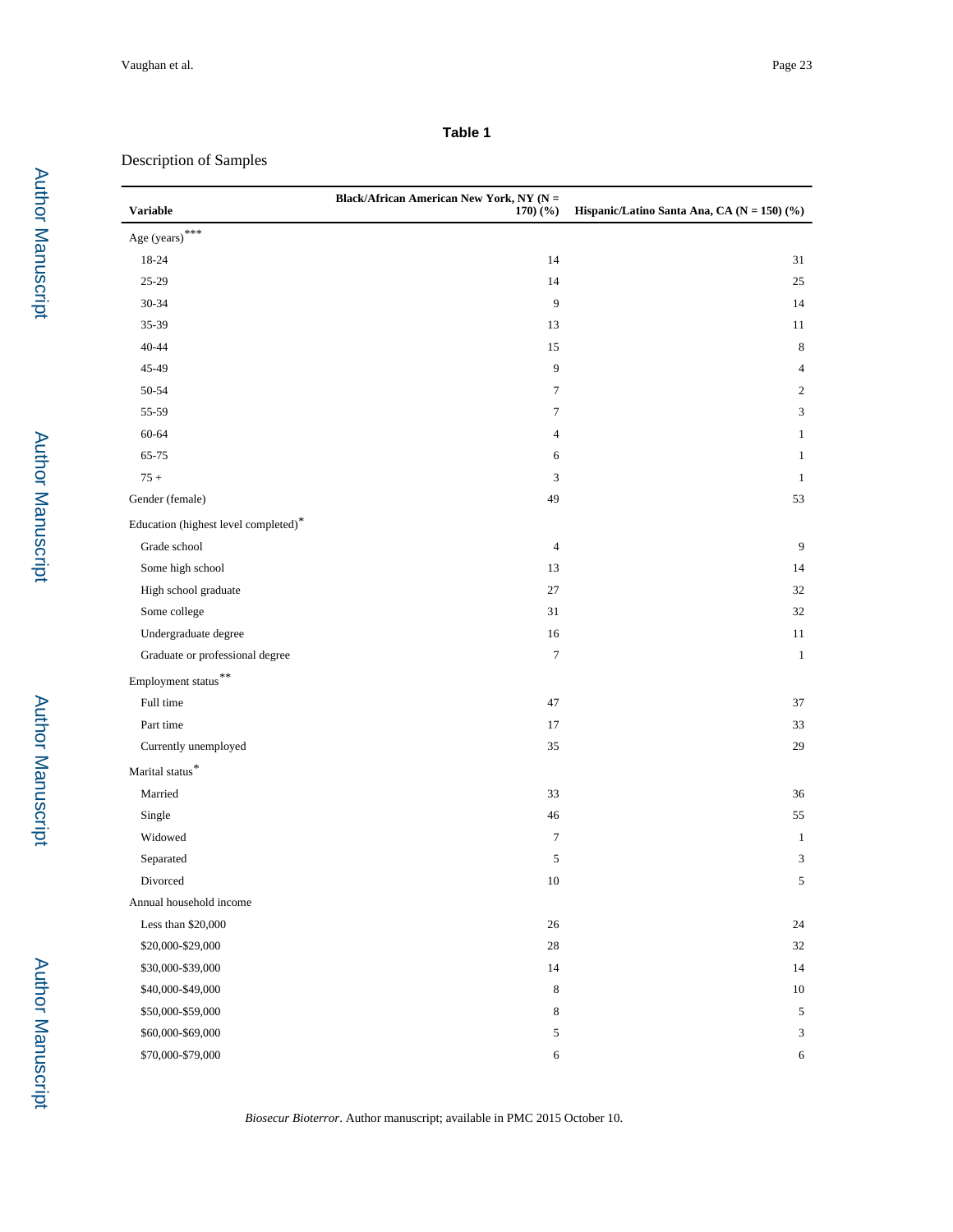| Variable                | Black/African American New York, NY ( $N =$<br>$(9)$ $(9)$ | Hispanic/Latino Santa Ana, CA $(N = 150)$ $(\%)$ |
|-------------------------|------------------------------------------------------------|--------------------------------------------------|
| $$80,000+$              |                                                            | 6                                                |
| Children under 18 (yes) | 35                                                         | 40                                               |

Significance of group differences chi-square statistic:

*\* p* <.05,

*\*\**  $p < 01$ ,

*\*\*\* p* < .001.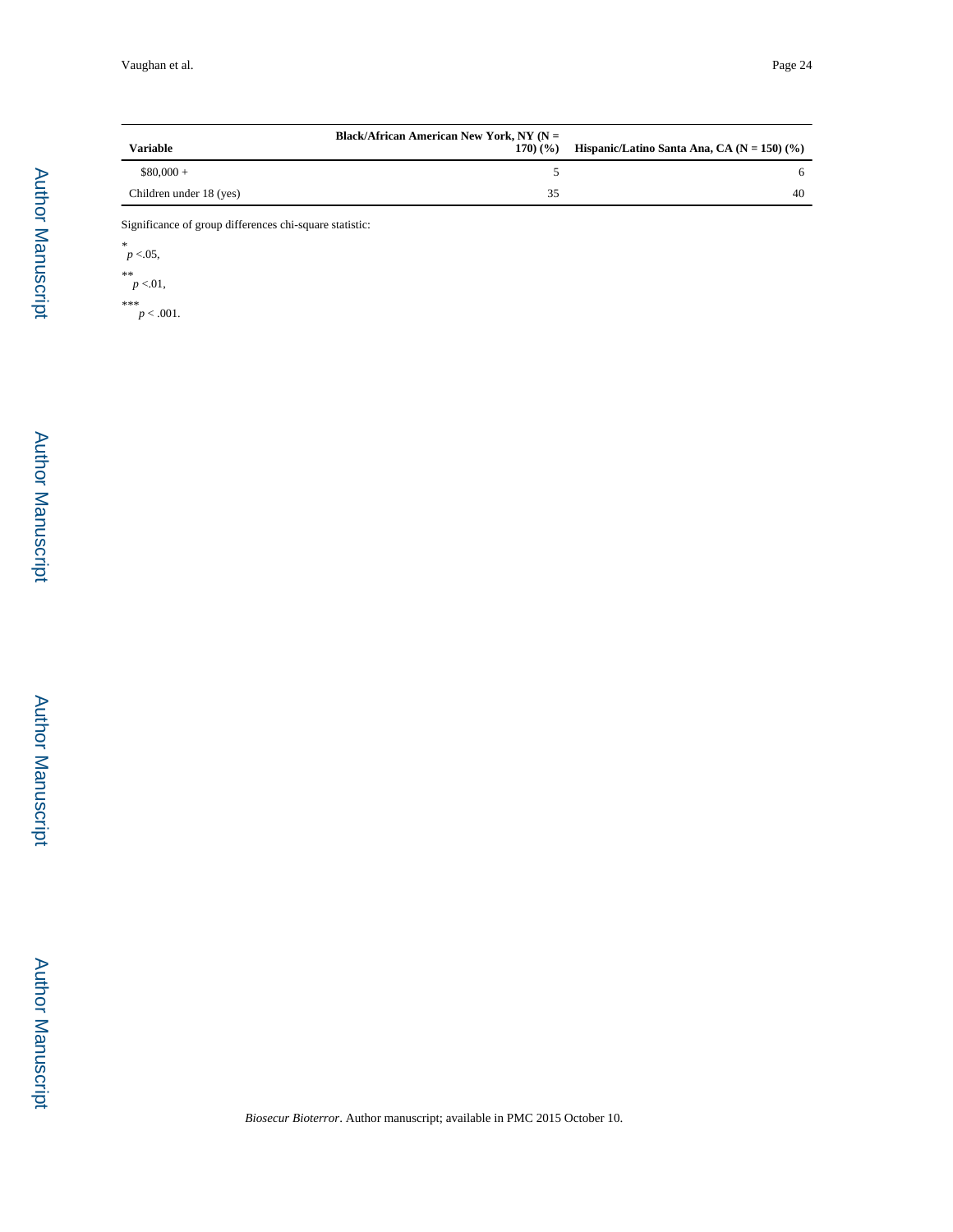#### **Table 2**

Multiple Linear Regression Predicting Reassurance from Government Officials' Messages of Optimism and Encouragement about a Bioterrorism Incident (*N* = 320)

|                                                           |                          | Standardized βs |                     |                      |
|-----------------------------------------------------------|--------------------------|-----------------|---------------------|----------------------|
| <b>Step and Predictor</b>                                 | Change in $\mathbb{R}^2$ | Step1           | Step 2              | Step 3               |
| Step 1: Sociodemographic Model                            | .04                      |                 |                     |                      |
| Significant predictors:                                   |                          |                 |                     |                      |
| Education                                                 |                          | .13             | $.14*$              | $.14*$               |
| Gender $I$                                                |                          | $-.12$          | $-.14$ <sup>*</sup> | $-.14*$              |
| Nonsignificant predictors:                                |                          |                 |                     |                      |
| Race/ethnicity <sup>2</sup>                               |                          | .13             | .04                 | .05                  |
| Household income                                          |                          | $-.06$          | $-.05$              | $-.03$               |
| Age                                                       |                          | $-.04$          | $-.07$              | $-.07$               |
| Children under 18                                         |                          | .03             | $-.04$              | $-.04$               |
| Step 2: Psychosocial Model                                | $.14***$                 |                 |                     |                      |
| Significant predictors:                                   |                          |                 |                     |                      |
| Analytical info processing style                          |                          |                 | $-.28$ ****         | $-.28$ <sup>**</sup> |
| Terrorism risk perceptions                                |                          |                 | $-.20***$           | $-.20*$              |
| Trust in info accuracy/timeliness                         |                          |                 | $.17*$              | $.21*$               |
| Nonsignificant predictors:                                |                          |                 |                     |                      |
| Perceived fairness                                        |                          |                 | .07                 | .11                  |
| Heuristic info processing style                           |                          |                 | .06                 | .07                  |
| Trust in officials' honesty about negative terrorism info |                          |                 | .09                 | .05                  |
| Step 3: Interactions:                                     |                          |                 |                     |                      |
| Ethnic/cultural background by psychosocial predictors     | .01                      |                 |                     |                      |
| Nonsignificant predictors:                                |                          |                 |                     |                      |
| Ethnic $\times$ fairness                                  |                          |                 |                     | $-.07$               |
| Ethnic $\times$ risk perception                           |                          |                 |                     | .02                  |
| Ethnic $\times$ analytic style                            |                          |                 |                     | .01                  |
| Ethnic $\times$ heuristic style                           |                          |                 |                     | $-.02$               |
| Ethnic $\times$ trust info accuracy                       |                          |                 |                     | .08                  |
| Ethnic $\times$ trust officials' honesty                  |                          |                 |                     | $-.07$               |

*<sup>\*</sup> p* < .05,

*\*\* p* < .01,

*\*\*\**

 $p < .005$ ,

*\*\*\*\**  $\int_{0}^{\infty} p < .001.$ 

Note. Model summary at final step:  $F(18, 226) = 2.69$ ,  $p < .001$ ,  $R^2 = .19$  (adjusted  $R^2 = .12$ ).

 $^{\mathit{1}}$  Male coded as "1," female coded as "2."

*2* Hispanic/Latino coded as "1," African American coded as "0."